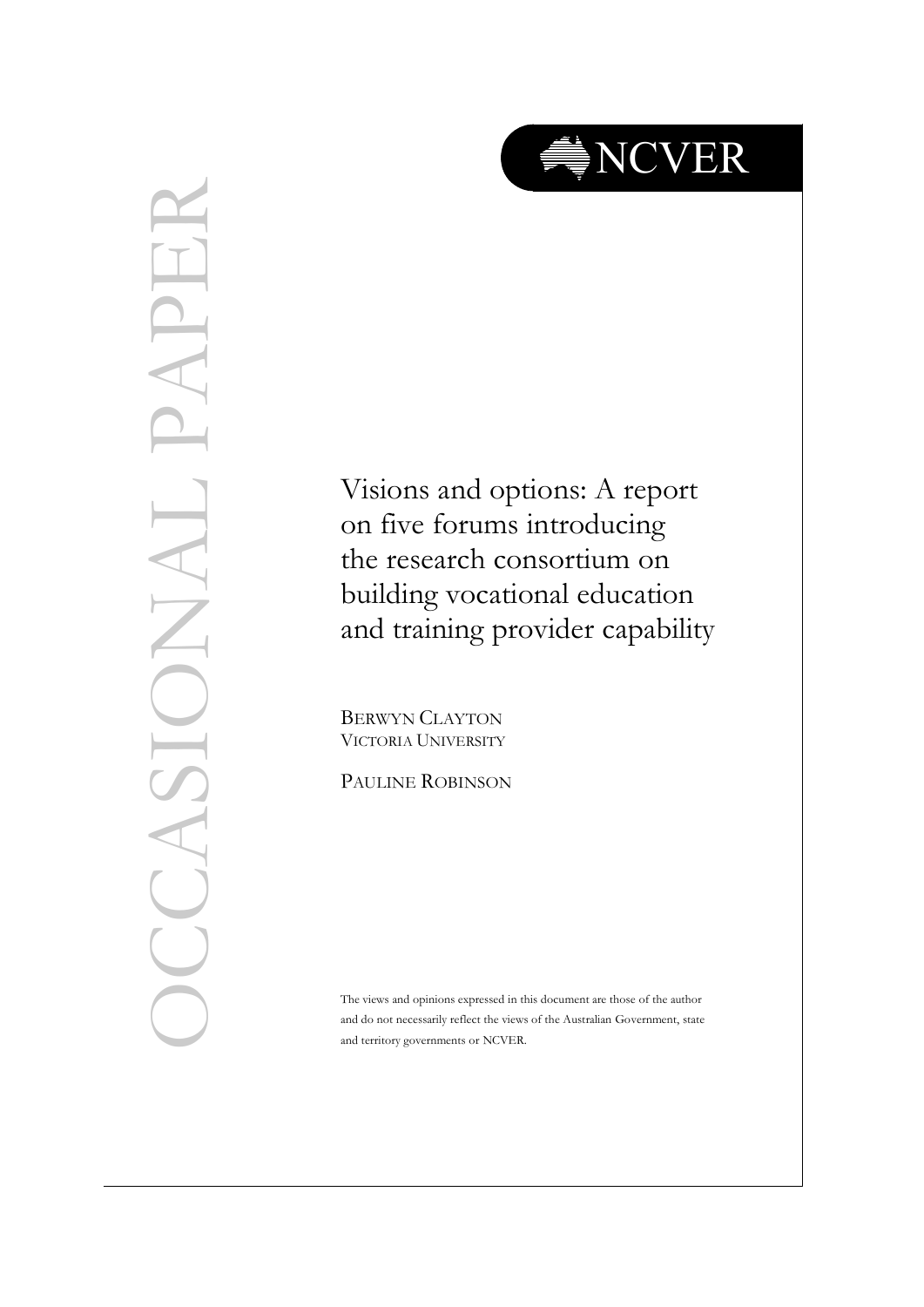#### **© Australian Government, 2008**

This work has been produced by the National Centre for Vocational Education Research (NCVER) under the National Vocational Education and Training Research and Evaluation (NVETRE) Program, which is coordinated and managed by NCVER on behalf of the Australian Government and state and territory governments. Funding is provided through the Department of Education, Employment and Workplace Relations. Apart from any use permitted under the *Copyright Act 1968*, no part of this publication may be reproduced by any process without written permission. Requests should be made to NCVER.

The NVETRE program is based upon priorities approved by ministers with responsibility for vocational education and training (VET). This research aims to improve policy and practice in the VET sector. For further information about the program go to the NCVER website <http://www.ncver.edu.au>. The author/project team was funded to undertake this research via a grant under the NVETRE program. These grants are awarded to organisations through a competitive process, in which NCVER does not participate.

The views and opinions expressed in this document are those of the author/project team and do not necessarily reflect the views of the Australian Government, state and territory governments or NCVER.

ISBN 978 1 921412 62 2 web edition TD/TNC 93.13

Published by NCVER ABN 87 007 967 311

Level 11, 33 King William Street, Adelaide SA 5000 PO Box 8288 Station Arcade, Adelaide SA 5000, Australia

ph +61 8 8230 8400 fax +61 8 8212 3436 email ncver@ncver.edu.au <http://www.ncver.edu.au> <http://www.ncver.edu.au/publications/2048.html>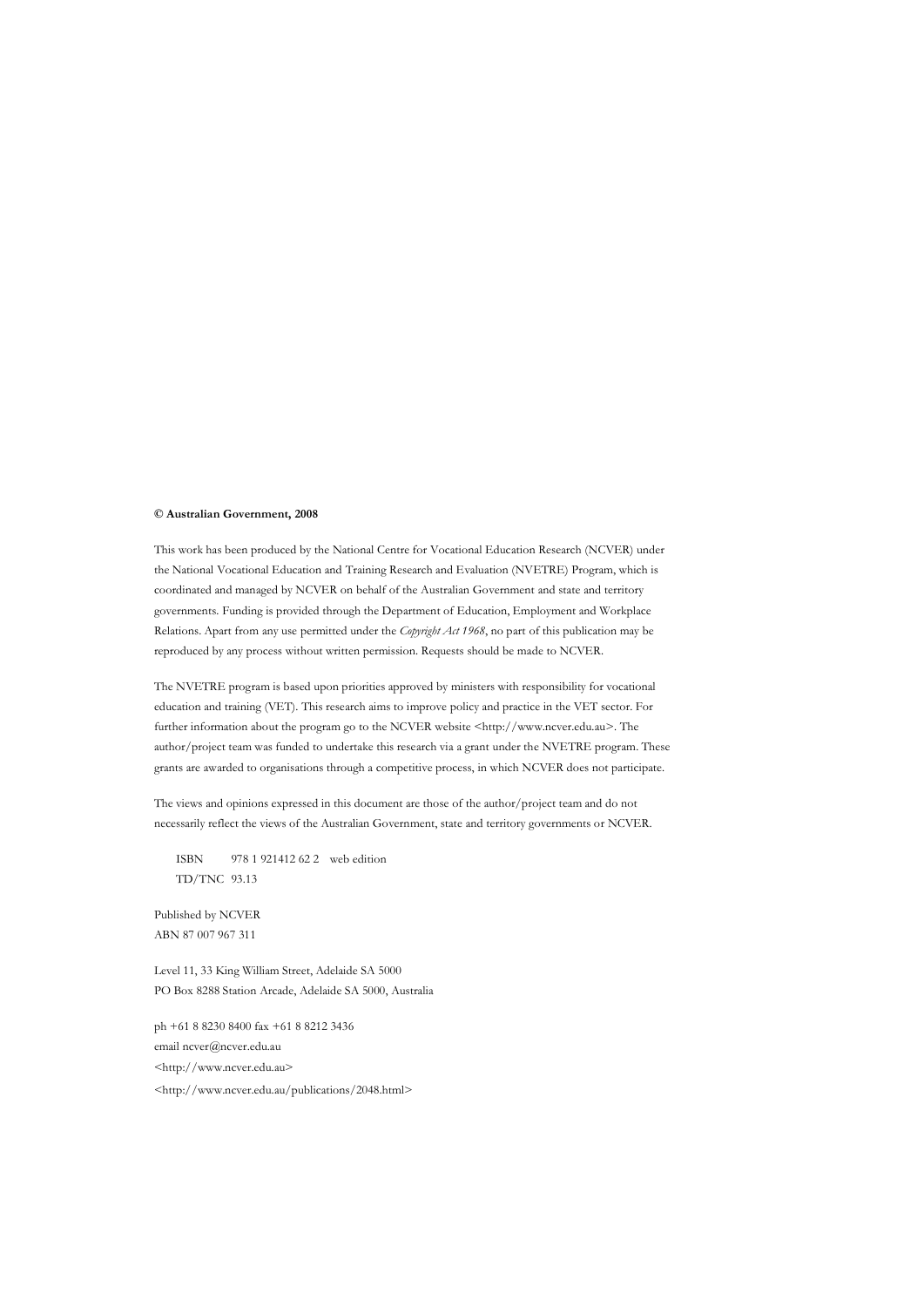# About the research



*Visions and options: A report on five forums introducing the research consortium on building vocational education and training provider capability* by Berwyn Clayton, Victoria University<sup>1</sup>; and Pauline Robinson

This paper presents the outcomes of five state-based forums conducted to introduce the consortium research program investigating building vocational education and training (VET) provider capability. Despite being first published on the consortium's website in 2005, it presents visions and options that remain current today. This is hardly surprising as the forum participants were asked to consider how registered training organisations might position themselves to meet the future demands of their various clients.

## Key messages

- $\diamond$  Changes in the sector have offered new opportunities for improving client focus and responding to both community and industry needs. Nevertheless, the ongoing changes in the sector have caused turbulence. Many of those providers and staff who are trying to be more flexible feel themselves constrained by the operational environment.
- $\diamond$  New structures and ways of working need to be fostered, including enhancing industry connections, having registered training organisations collaborate rather than compete, and increasing flexibility both at the whole-of-organisation and work-team levels. Collaboration needs to be encouraged, despite the push towards increased contestability of funding.
- $\Diamond$  A more strategic approach is needed to VET workforce planning. This includes recruiting staff with relevant skills and attributes, maintaining and building the skills of staff, and finding better ways to make registered training organisations employers of choice.

Readers interested in other components of this research program on building VET provider capability should visit <http://www.ncver.edu.au/workinprogress/projects/10345.html>, where all the consortium's research activities have been consolidated. The overview of the research findings: *Supporting vocational education and training providers in building capability for the future: Research overview* by Harris, Clayton and Chappell <http://www.ncver.edu.au/publications/1827.html> is of particular relevance.

Tom Karmel Managing Director, NCVER

<sup>&</sup>lt;sup>1</sup> Formerly employed by the Canberra Institute of Technology.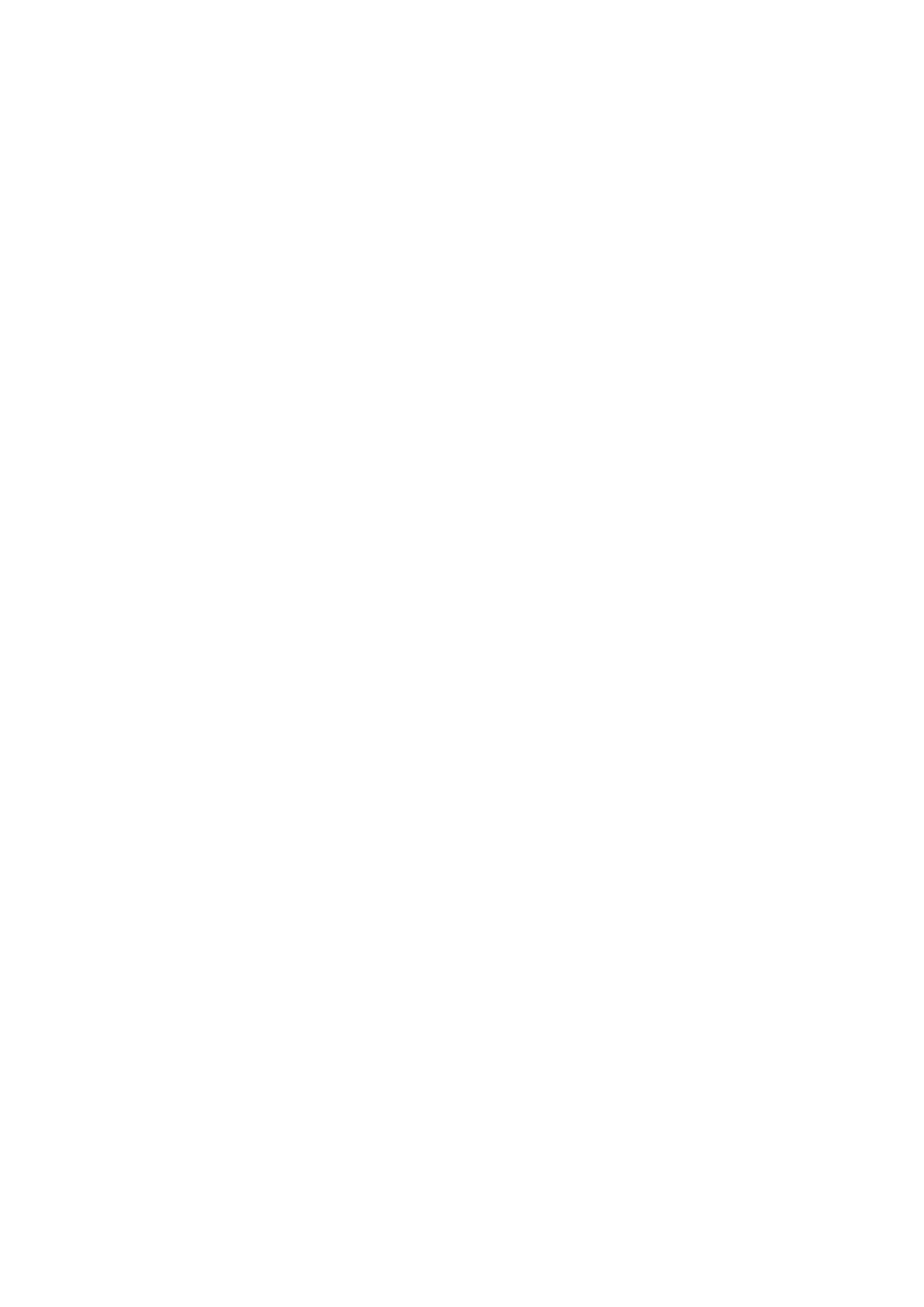# Contents

| Visions and options                   | 6  |
|---------------------------------------|----|
| Introduction                          | 6  |
| Purpose of the forums                 | 6  |
| Description of the forum activities   | 6  |
| Views of the current VET environment  |    |
| Visions and options for the future    | 9  |
| Invitation to participants            | 19 |
| Will you participate in VET research? | 19 |
| Consortium forum activities           | 20 |
| Participant list                      | 22 |
| New South Wales focus group           | 22 |
| Queensland focus group                | 23 |
| South Australian presentation         | 23 |
| Victorian presentation                | 24 |
| Western Australian workshops          | 25 |
| Tables                                |    |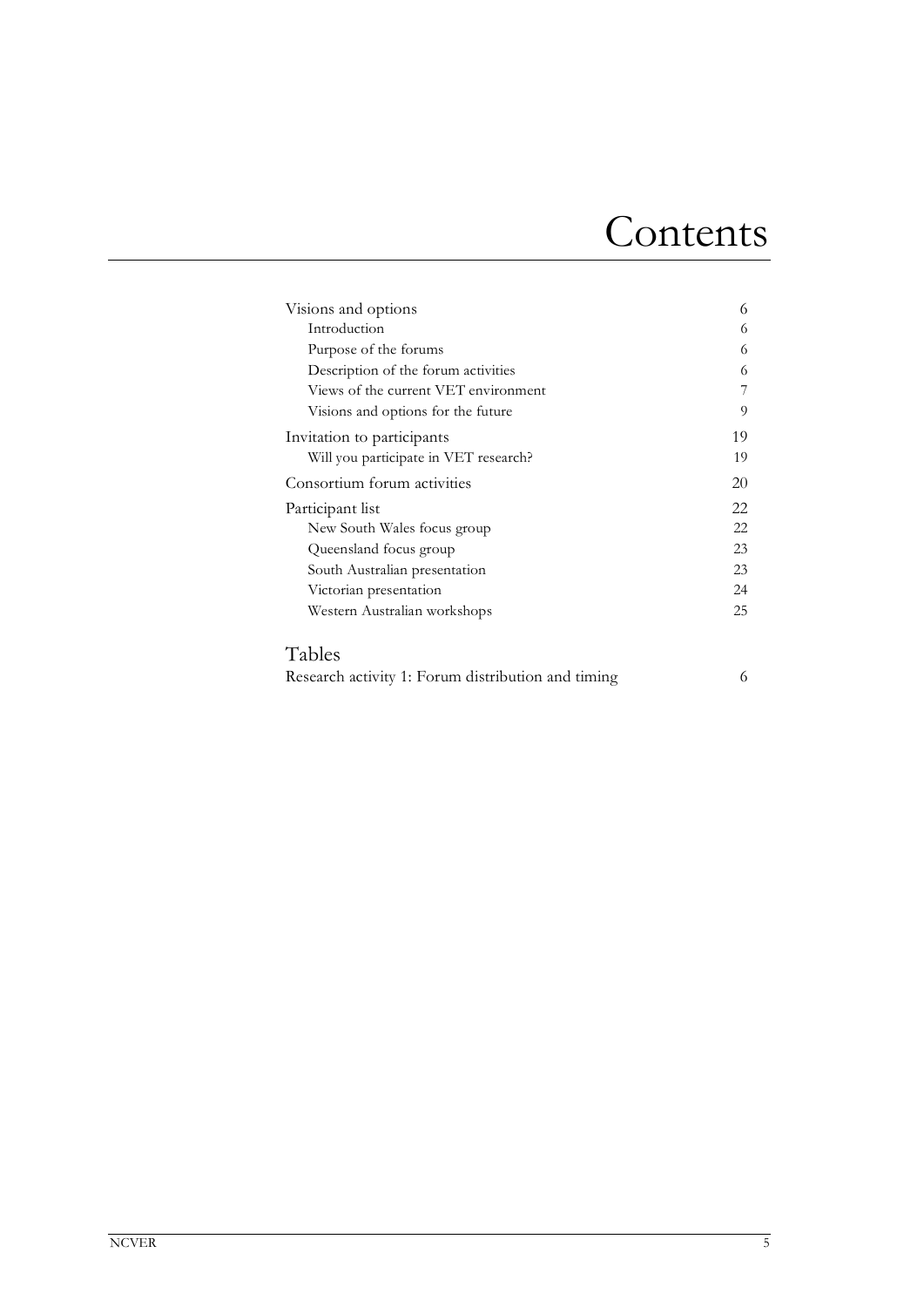# Visions and options

## Introduction

This summary report sets out details of the structured forums conducted with a wide range of vocational education and training (VET) personnel in five states, and outlines the key themes, issues and existing innovative activities reported by the sector.

## Purpose of the forums

As with the initial consultations undertaken in each state and territory, these forums were geared towards actively engaging the VET sector in the research program as a whole. In particular, they were designed to listen to the voices and 'feel the pulse' of a cross-section of those most closely involved in the sector, as they identify the challenges and imperatives they face, and explore how these are likely to impact upon their registered training organisations and their practices over the next three to five years.

The outcomes of the forums will inform the Consortium's research program and provide key information from the field on innovations, issues, futures, constraints and opportunities, which principal researchers can utilise as they shape their specific research activities over the next two years.

# Description of the forum activities

In total, five forums were conducted in different states and involved participants drawn from technical and further education (TAFE) institutes, private providers of training, enterprise registered training organisations, industry bodies, senior secondary schools and state training authorities. Two half-day forums organised through the consortium were conducted, one in Sydney and one in Brisbane. The other three structured activities were presentations and workshops undertaken in conjunction with existing state-planned events. Dates and locations for forums are set out below.

| <b>Dates</b>   | Event                               | Location      |
|----------------|-------------------------------------|---------------|
| 16-17 May 2005 | Training Forum 2005 (two workshops) | Perth, WA     |
| 23-24 May 2005 | VISTA Annual Conference (workshop)  | Lorne, Vic.   |
| 26 May 2005    | Consortium Forum (half-day forum)   | Sydney, NSW   |
| 27 May 2005    | Consortium Forum (half-day forum)   | Brisbane, Qld |
| 6-7 June 2005  | VET Quality Forum (workshop)        | Adelaide, SA  |

#### **Research activity 1 Forum distribution and timing**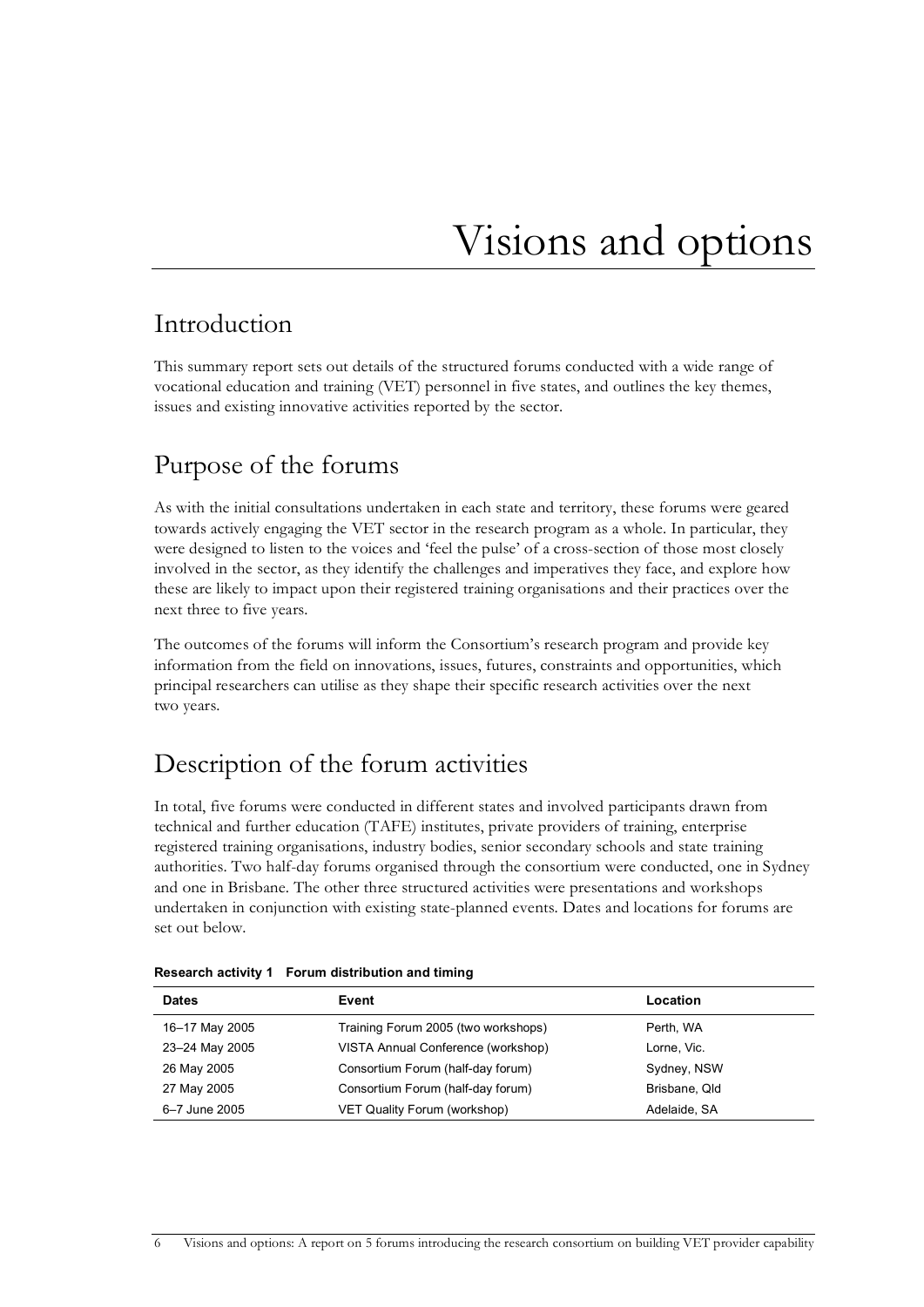#### Consortium forums

The success of the forums in Sydney and Brisbane was largely dependent upon identifying an appropriate mix of people and encouraging them to participate in the activities. Considerable assistance was given in this regard by Greg Chapman, TAFE Teaching and Learning Support Services in Sydney, and Peter Skippington, Professional Practices Unit, Centre for Innovation and Development in Brisbane, who willingly coordinated the invitation process. To ensure reasonable representation from key stakeholders, the facilitators requested the following mix of participants:

- $\diamond$  14 teachers/trainers, preferably drawn from a range of teaching disciplines and types of registered training organisation—public, private and enterprise-based
- $\Diamond$  4 middle managers who are actively engaged in the supervision of teaching and administrative staff
- $\Diamond$  3 people from support services, such as librarians, industry liaison people, technical support staff, student counsellors and people working with students with a disability
- $\Diamond$  4 human resource managers who are involved in recruitment, performance management and associated human resource practices
- $\Diamond$  4 people responsible for professional development (either central or institute-based)
- $\Diamond$  4 senior educational managers who oversee staff delivering in broad industry areas (for example, heads of school, deans of faculty)
- $\Diamond$  3 chief executive officers, especially people who have interesting views about the future of TAFE and its workforce
- $\Diamond$  2 state training authority people or departmental representatives responsible for organisational development/strategic planning
- $\diamond$  any key personnel working within organisations or systems in parallel areas to the consortium research program.

Both forums had a reasonable mix of teachers and administrative staff and of managers and people 'at the grass roots', but not all categories of staff as set out above were represented. TAFE and enterprise registered training organisations were well represented in both forums, but only a few private providers attended the Sydney event. However, private registered training organisations were strongly represented and actively participated in the Brisbane forum.

#### Other structured forums

Members of the consortium were offered opportunities to talk about the consortium research program and to seek information on three focus questions at existing events organised in Western Australia (2005 Training Forum), Victoria (VISTA Conference) and South Australia (VET Quality Forum).

In each instance, an abbreviated form of the consortium forum was conducted, including a brief overview of the challenges and imperatives impacting upon VET, an outline of the consortium research program, and discussion and documentation relating to the three focus questions.

In total, the structured forums involved 239 participants.

A copy of the invitation to participants, an outline of the structured forum activities and participant lists are attached.

# Views of the current VET environment

#### The here and now

VET … the turbulent blancmange. (TAFE teacher, Sydney forum)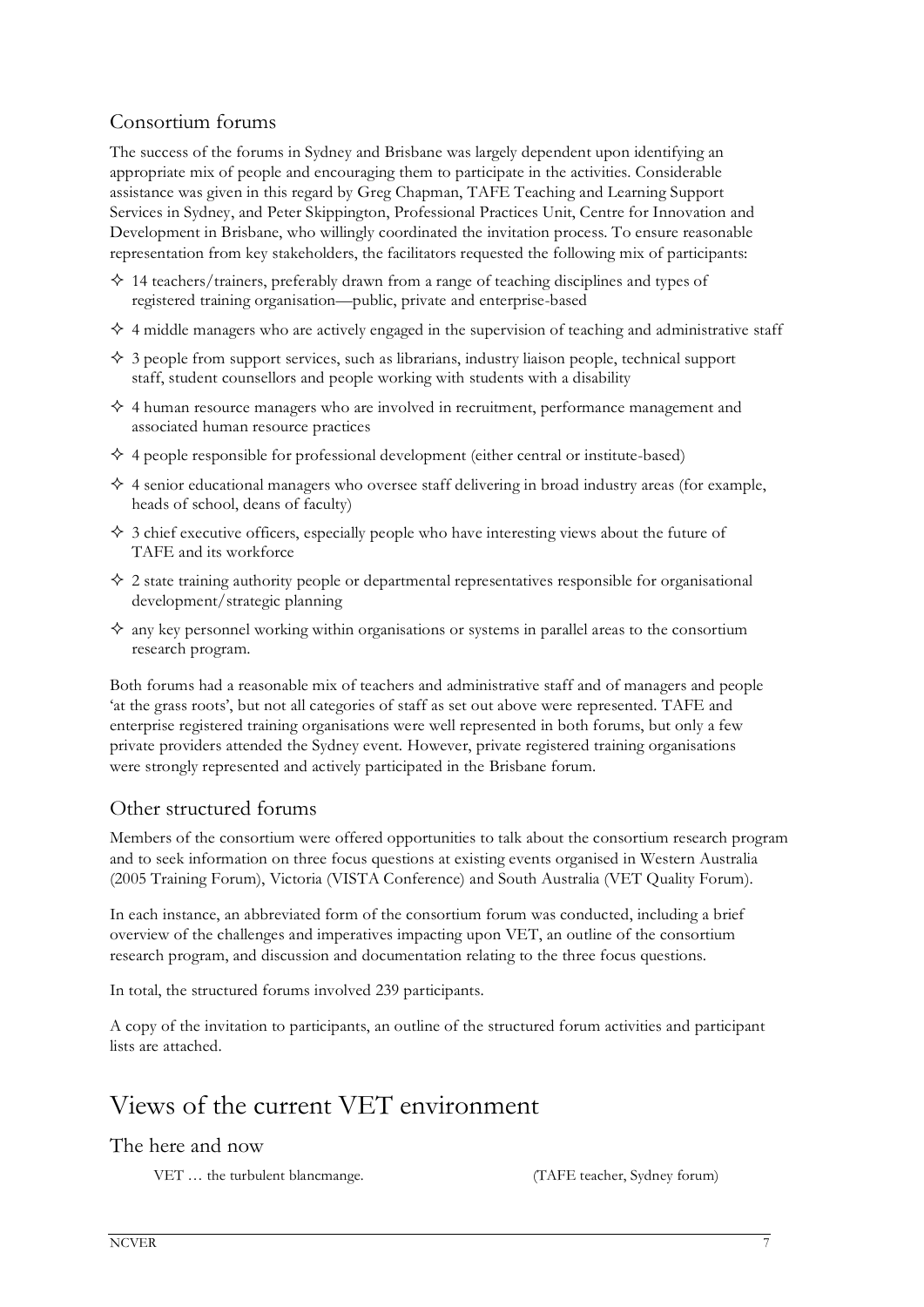This quote encapsulates many of the paradoxes which emerged when participant perceptions of the current world of VET were explored. Participants were clearly feeling the impact of significant change. The descriptors of change were mostly negative—'threatening', 'turbulent', 'change for change's sake', 'uninformed', 'complex', 'inconsistent' and 'straight-jacketing'. The 'blancmange' in the quote referred to the perception that their organisations were struggling ineffectively to respond to the turbulence. Flexible staff were seen to be struggling within inflexible organisations. Organisational descriptors included 'reactive', 'risk-averse', 'under-resourced', 'leaderless', 'inflexible', 'compliance-driven', 'change-resistant', 'skill-deficient', 'defensive', 'inconsistent', 'trendfollowing' and 'fractured'.

Glimmering through the change fatigue, however, were many positive perceptions. People working in the sector were seen to be passionate, committed, hard-working, motivated, full of genuine intent and innovative. Organisations were seen to have a strong client focus, to understand and respond to their local communities, to be industry-focused and productive. There was also a perception that there were great opportunities in times of change, internationally, as well as locally.

#### Understandings of change and challenges

Participants in all forums were well informed and articulate about the drivers of change. They were able to identify a wide range of imperatives and it was clear they are grappling with these issues in their daily work. Broadly, the areas of change they identified—and the imperatives driving such change—were:

#### *Workforce changes*

- $\Diamond$  skill shortages: recruitment becoming an increasing issue, with current skill shortage in trades a clear driver of government funding
- $\diamond$  industrial relations changes: providing major change for the VET workforce with unpredictable outcomes
- $\diamond$  the ageing workforce in VET itself and the consequent challenges to retain staff and to plan for succession
- $\diamondsuit$  the issue of the widening age gap between teachers/trainers and many of their students
- $\diamond$  the training and retraining of mature workers
- $\diamond$  the preparation of learners for new ways of working
- $\diamond$  the globalised workforce and the need to prepare students for work in it.

#### *Changing technology*

 $\diamond$  Technology is impacting on delivery strategies, requiring multiskilled staff, changing team structures and changing cost structures.

#### *Competition/collaboration changes*

- $\diamond$  the demand for cost-effectiveness
- $\diamond$  delivery of VET across sectors, making school linkages vital
- $\diamond$  competition for funding factionalising the sectors.

#### *National/state changes*

- $\diamond$  change of national VET structure
- $\diamond$  compliance requirements at state and national levels
- $\diamond$  state-level restructures in TAFE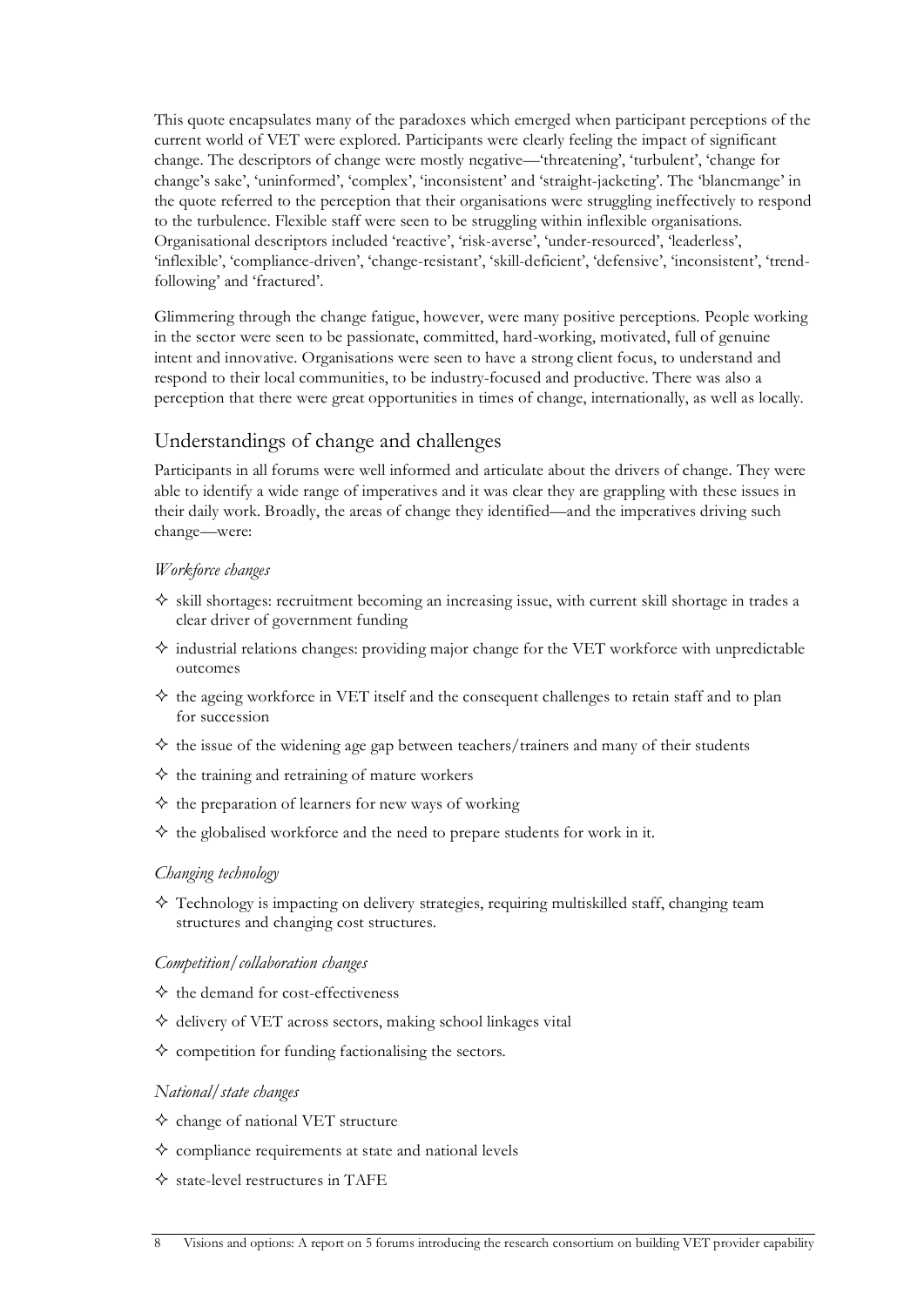$\diamond$  changes in immigration requirements impacting on the international student market, which is a very important part of VET.

#### *Changing student demands*

- $\diamond$  need for employability skills/generic skills
- $\diamond$  need for improved student pathways across sectors
- $\diamond$  need to continue to streamline recognition of prior learning
- $\diamond$  demand for skills sets not necessarily whole qualifications
- $\diamond$  demand for quality.

## Visions and options for the future

Given these significant changes and the government imperatives attached to so many of them, how might the VET sector best position itself to meet new demands from individuals, industry and the community? This issue was addressed by posing three questions to the forum participants:

- 1 How do you think the imperatives/challenges (raised in this session) will play out in terms of structures at whole-of-organisation level and at work-team level?
- 2 How do you think recruiting, managing and training our workforces will change?
- 3 What are some examples of things happening now that you think will position your organisation well for the future?

#### Focus question 1: New structures and new ways of working

In each forum, participants were asked to focus their thinking on the next two to five years and to consider how the changes and challenges would play out in terms of structures and ways of working for their organisation as a whole and for their own work teams. Participants were encouraged to think beyond issues of funding, compliance and the broader industrial relations environment and to explore different ways of working.

The analysis of the information provided across the five forums revealed a number of common themes and consistent thinking about ways of addressing the challenges. The common themes can best be summed up as:

- $\Diamond$  enhancing the industry connections with improved client focus, collaboration and strategic alliances
- $\diamond$  working in partnership: collaborating with other registered training organisations rather than competing
- $\diamond$  increasing flexibility in structures at whole-of-organisation level
- $\diamond$  increasing flexibility at the work-team level.

Further details of participant responses against each of these themes are set out below.

#### *Enhancing the industry connections with improved client focus, collaboration and strategic alliances*

There was general consensus across all jurisdictions and all provider types (TAFE, private provider and enterprise-based) that registered training organisations will have to work more closely with industry. It was often suggested that collaboration, strategic alliances and partnerships were essential in meeting the increasing training demands of enterprises and industry more broadly.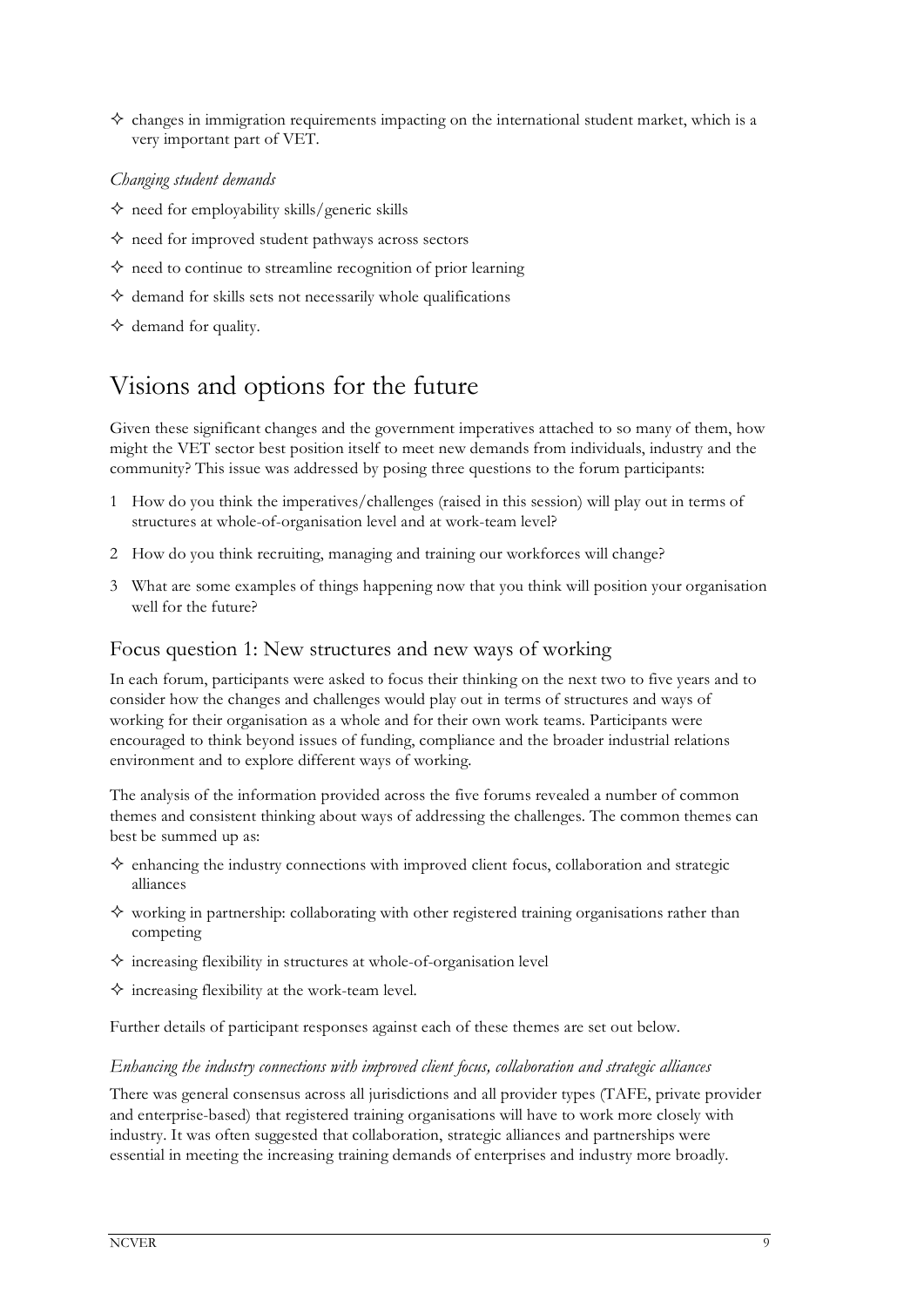The types of activities participants suggested would become more and more important for registered training organisations to undertake were:

- $\Diamond$  embedding and streamlining recognition of prior learning processes to meet enterprise and industry needs for recognition
- $\diamondsuit$  customising training programs for specific partner enterprises
- $\diamond$  working together with industry to determine appropriate streamlining of programs to meet new skills sets rather than delivering full qualifications
- $\diamond$  partnering with industry to develop learning and assessment strategies to be delivered in industry by industry
- $\Diamond$  collaborating with individual enterprises to share expensive equipment for training purposes.

One comment that best reflects this broad-ranging thinking about better provider–industry connections was made by an industry representative who noted:

RTOs [registered training organisations] will need to embed processes to build and maintain robust linkages at multiple levels with industry and enterprises in order to maintain their relevance.

#### *Working in partnership: Registered training organisations—collaboration rather than competition*

Collaboration between registered training organisations was the focus of considerable discussion in each of the forums. Discussions generally related to developing economies of scale and removing some of the inefficiencies of duplication/replication of effort. In particular, some TAFE participants in the Western Australian and New South Wales forums questioned whether the breadth of TAFE provision was sustainable in an environment where funding is 'stretched'. These participants suggested that greater cooperation or collaboration between providers, together with the development of centres of specific industry 'excellence' or 'expertise' was more likely to be viable in the future. In parallel with this thinking, a number of Queensland TAFE participants suggested that there would need to be much more systematic co-provision to reduce the duplication of effort across the state and to make the most of the combined potential of registered training organisations.

Despite these comments about possible narrowing of TAFE provision, there was also acknowledgement by TAFE participants in Queensland, New South Wales and Western Australia that TAFE organisations were committed to providing broad programs of training as part of their social compact; thus, there were likely to be tensions between social commitments and business imperatives in the next few years.

In the majority of forums, active collaboration, resource-sharing and networking were seen by many participants to be the strategies which would best position all registered training organisations for the future. Particular beneficiaries would be regional and rural registered training organisations and small private providers.

Collaboration by registered training organisations (both public and private) was seen as a sensible way of meeting the training needs of regional clients, usually located in what have been called 'thin markets'. This was well reflected by a Western Australian participant who suggested:

We must change from a competitive culture to one of collaboration. Partnering and mentoring across institutes is the best way—particularly when we are dealing with regional approaches to training for clients. Sharing resources and expertise makes a lot of sense.

Queensland participants also spoke of regional integration across sectors. They felt that 'sharing' should be a performance indicator for registered training organisations. They indicated that a major benefit of cross-sectoral sharing would be improved student pathways.

Private providers attending the New South Wales and Queensland forums also stressed the need to work together. They were able to provide examples of strategic alliances being set up to meet the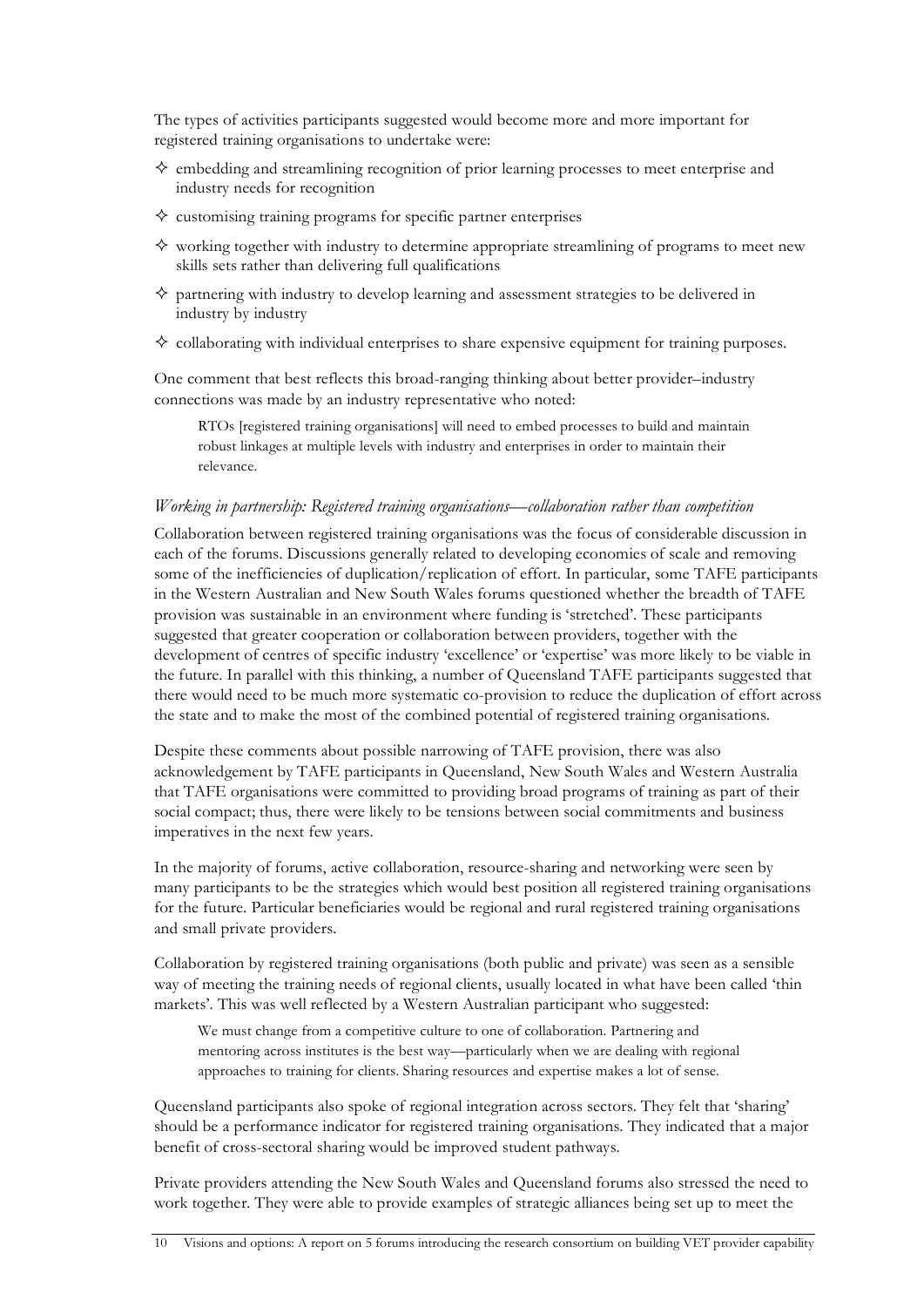training needs of specific clients—partnerships which involved private providers, TAFE institutes, enterprises, schools and universities working together. It was noted that this was likely to be an economic imperative for some small providers of training if they are to survive in the near future. As one participant noted:

We need to develop strong networks of organisations and personnel to become more efficient and share scarce resources. (Private registered training organisation, Queensland)

#### *Increasing flexibility in structures at whole-of-organisation level*

In line with these views about enhanced relationships between registered training organisations and between registered training organisations and industry, participants from TAFE institutes in particular identified the need for their organisations to be 'more agile'.

Some of the issues acknowledged to be important in achieving this agility were cited as:

- $\diamond$  teachers and trainers having a 'whole-of-business' understanding
- $\Diamond$  better-quality systems and information technology infrastructure to support emerging business imperatives
- $\diamond$  more coordination across the networks (TAFE systems)
- $\diamond$  the ability to adjust rapidly to changing profiles
- $\diamondsuit$  the ability to adjust structures to meet new demands in delivery and other service provision.

Not surprisingly, given the systemic differences across the jurisdictions, TAFE participants differed in views about how agility could be achieved in terms of organisational structures. Some favoured more centralised structures to reduce duplication of functions, such as human resource management, and to standardise products and services across individual TAFE systems. Others felt that more decentralisation of decision-making to institute level would achieve greater agility.

The range of views on which whole-of-organisation structures would best serve TAFE institutes included:

Structures will need to be able to respond to specific delegations, to action partnerships, projects and shared initiatives rather than traditional practices in executing business and delivering training. The contract of the contract of the contract of the contract of the contract of the contract of the contract of the contract of the contract of the contract of the contract of the contract of the contr

Structures will need to foster (rather than inhibit as is now the case) flexibility in delivery in and assessment and innovative practices. (South Australian TAFE participant)

At the organisational level there will be lower infrastructure numbers and more technologybased delivery. Imperatives will drive different organisational models. Optional scenarios will include: TAFE NSW moves to Commonwealth funding model; local/smaller RTOs rather than one large organisation; TAFE separate from School Education, independently responsible to government; or TAFE colleges collaborate to become regional VET sector provider partners. (TAFE NSW participant)

In contrast to the views of TAFE participants, the people drawn from private registered training organisations considered that their existing structures would position them well in the next three to five years. However, they acknowledged that their organisations would need to retain the ability to respond quickly to emerging work in what they see as an increasingly competitive environment. Working more closely together would allow them greater opportunities to take on new work as it arises in the marketplace.

#### *Increasing flexibility at the work-team level*

Forum participants, regardless of their organisational type (TAFE, private, enterprise, state training authority, schools or industry), saw teams as critical to the effective delivery of VET in the next few years.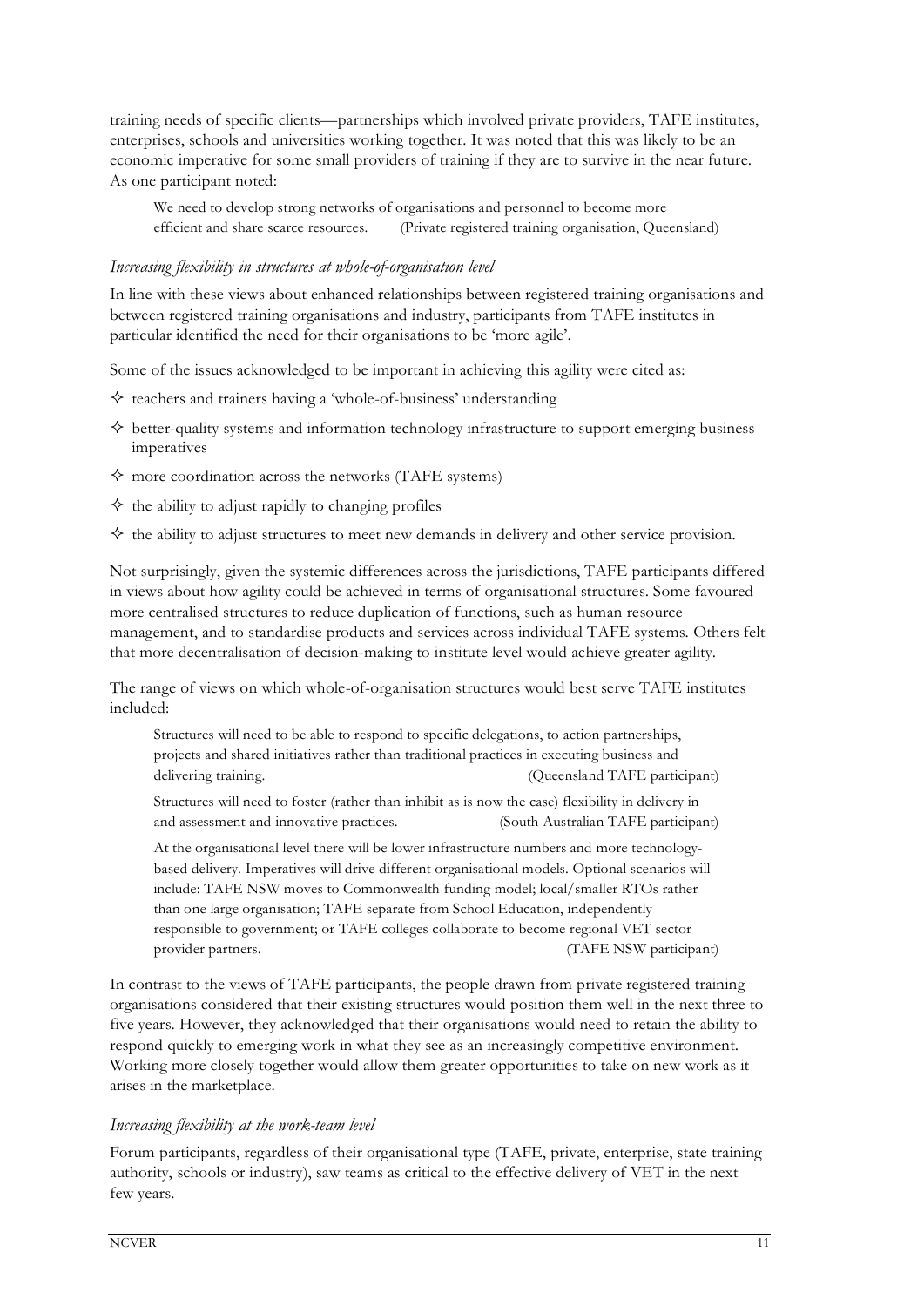Teams were variously described as cross-functional, multi-disciplinary or self-managing. Participants saw teams as being made up of mix of teachers, trainers, information technology officers, resource developers, assessors, facilitators and administrative support personnel.

While recognising that flexible work teams were likely to play a critical role in the future, Queensland participants identified three major skill challenges that teams would have to address, namely:

- $\diamond$  the requirement to keep up with technological changes driven by a particular industry
- $\diamondsuit$  the difficulty of recruiting new team members with the necessary technical skills
- $\diamond$  the management and make-up of the skills of the work team with different categories of staff, for example, teachers, assessors, information technology support staff and administrative personnel.

In the New South Wales forum the following comments were made about how these new work relationships might occur:

Work teams will be more mobile, transient, knowledge-driven, engaging in evidence-based decision-making about learning relationships, task relationships and performance relationships.

Structures will have to be more flexible to accept more fluid work teams. Work teams will form and reform around specific issues. Team members will need to move to these fluid teams as required. Job titles will have to be more generic so that people will not have a narrow focus on the areas they work in.

Private provider representatives suggested that, because of their size, they were already generally working in small teams to meet client needs. Participants felt that teams would change to include greater multiskilling, the role of trainers would increasingly be one of facilitation and management of learning rather than delivery, and there would be an increasing use of technology-based delivery.

In enterprise registered training organisations, services and products were seen to be more effectively delivered with the involvement of more cross-divisional teams or cross-sectional collaboration, which would assist more relevant and responsive training solutions.

A number of TAFE participants suggested that a possible shortage of teachers in the future will cause a realignment of delivery areas into 'industry teams' and the re-skilling of some administrative support staff to undertake delivery support roles. It was noted that such a multidisciplinary approach will enhance the 'connectedness' of the services provided by a registered training organisation.

Importantly, TAFE participants in most forums saw considerable potential for work teams, but highlighted how teams formed for specific purposes would be likely to cut across existing unit or departmental structures and ways of working. They considered it critical, therefore, for flexibilities to be built into human resource and management practices to accommodate these significantly different ways of working within bureaucratic organisations.

#### Focus question 2: Renewing registered training organisation workforces

The second focus question asked participants to consider how recruitment, management and training of the VET workforce will change in the next three to five years—especially given the challenges and imperatives facing vocational education and training. The key themes emerging from these discussions covered the desirability of:

- $\diamond$  adopting a more strategic approach to workforce planning
- $\diamond$  managing the tensions inherent to the casualisation of the TAFE workforce
- $\diamond$  recruiting people with relevant skills and attributes
- $\Diamond$  enhancing the flexibility of human resource practices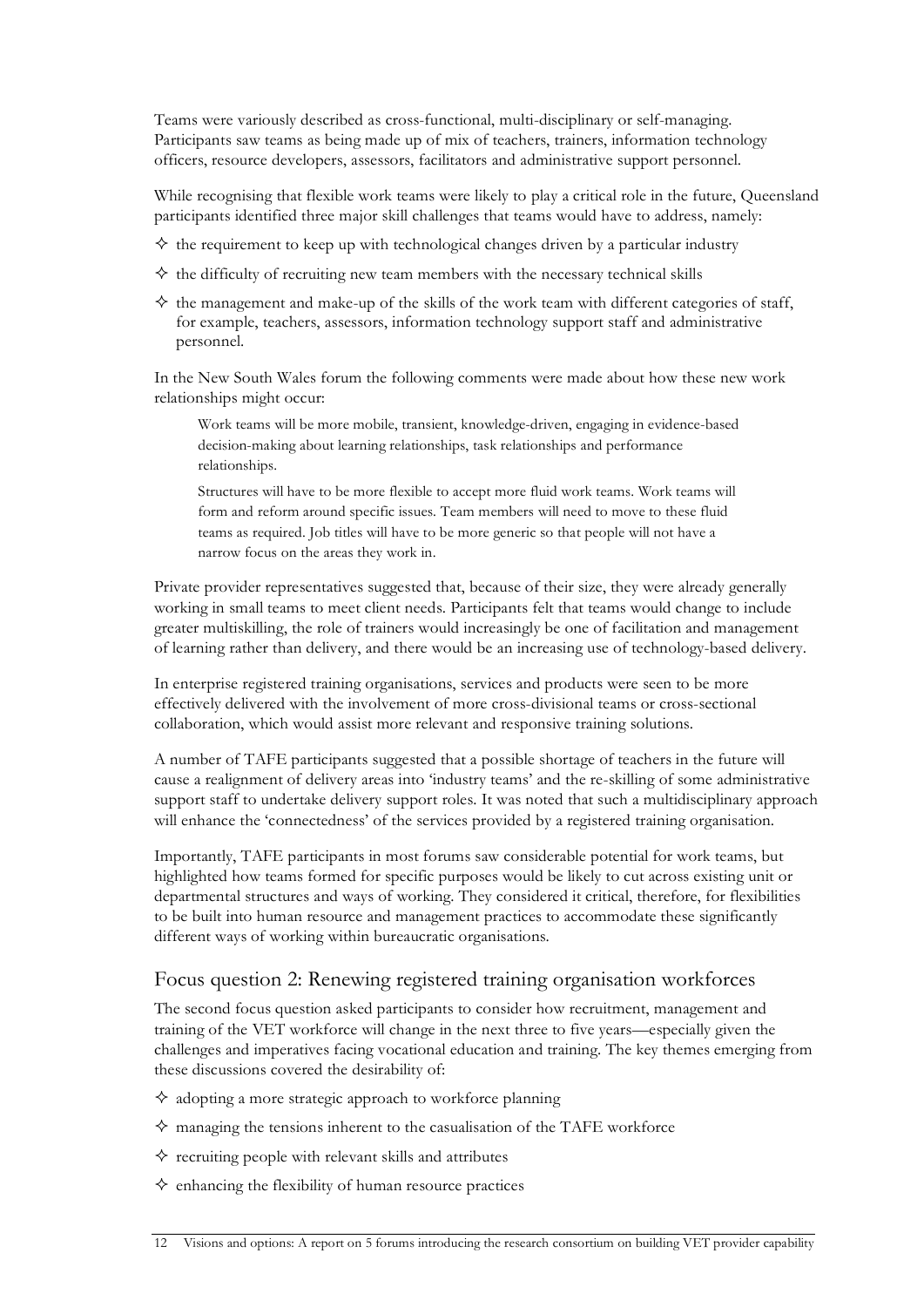- $\diamond$  developing and maintaining the skills of registered training organisation personnel
- $\diamondsuit$  establishing and maintaining the registered training organisation as employer of choice.

#### *Being more strategic in workforce planning*

The seemingly ad hoc and incremental nature of workforce planning in their organisations was noted by numerous participants across the full range of forums. Some suggested that, in future, registered training organisations would need to plan in a much more holistic and strategic way if they were to 'keep ahead of the game'. Recruitment, retention strategies, job design and re-design, leadership development, management training and targeted professional development, in line with organisational goals and objectives would be critical to ensuring high levels of organisational and individual capability.

The importance of succession planning, especially in light of the ageing of the VET workforce, was also a common issue for many participants and included all categories of registered training organisation. A number of people commented on the lack of real commitment their organisations were making to deal with the problem of skills and knowledge loss. There was considerable discussion in organisations about the problem, but limited examples of real commitment and concrete solutions.

Performance management within registered training organisations was also seen as an issue, yet participants saw it as an essential component of strategic workforce planning. A significant number of people noted that the current form it took in their organisation was 'low key' and ineffectual. It was suggested that, in TAFE institutes, poor performance was rarely acted upon and this had a deleterious effect on work teams and the broader organisation.

#### *Managing the tensions inherent to the casualisation of the TAFE workforce*

The issue of casualisation in TAFE institutes generated considerable debate in the Victorian, Queensland, New South Wales and Western Australian forums. Participants spoke of the imbalances and inequities in situations where casual employment was prevalent; these would need to be addressed if organisational capability was to be enhanced in a major way.

Comments such as the following emphasise the concerns about casualisation across the various groups:

There is enormous hostility about casualisation, contracts and part-time work, especially in the industry areas where highly developed flexible people are needed. So many teachers have decided not to do it any more because they cannot earn a full living—only a bit here and there … It is unjust and unethical. (Victorian TAFE participant)

Casualisation of the workforce leads to instability and a lack of loyalty. It will have to be addressed in some way if we are to attract new people into VET careers.

(New South Wales TAFE participant)

How do you manage staff who are employed on short-term contracts resulting from serendipitous tenders? How do you help them have a sense of a future?

(South Australian TAFE participant)

But at the same time there was general recognition that casual employment offered the essential flexibility that registered training organisations will need to meet the requirements of specific clients and new and emerging industry training demands.

It will be a new way of working. There will be fewer permanent jobs or jobs for life—we will need the flexibility that casual employment affords. The emphasis will be on a life career with short, sharp employment experiences. (New South Wales human resource manager)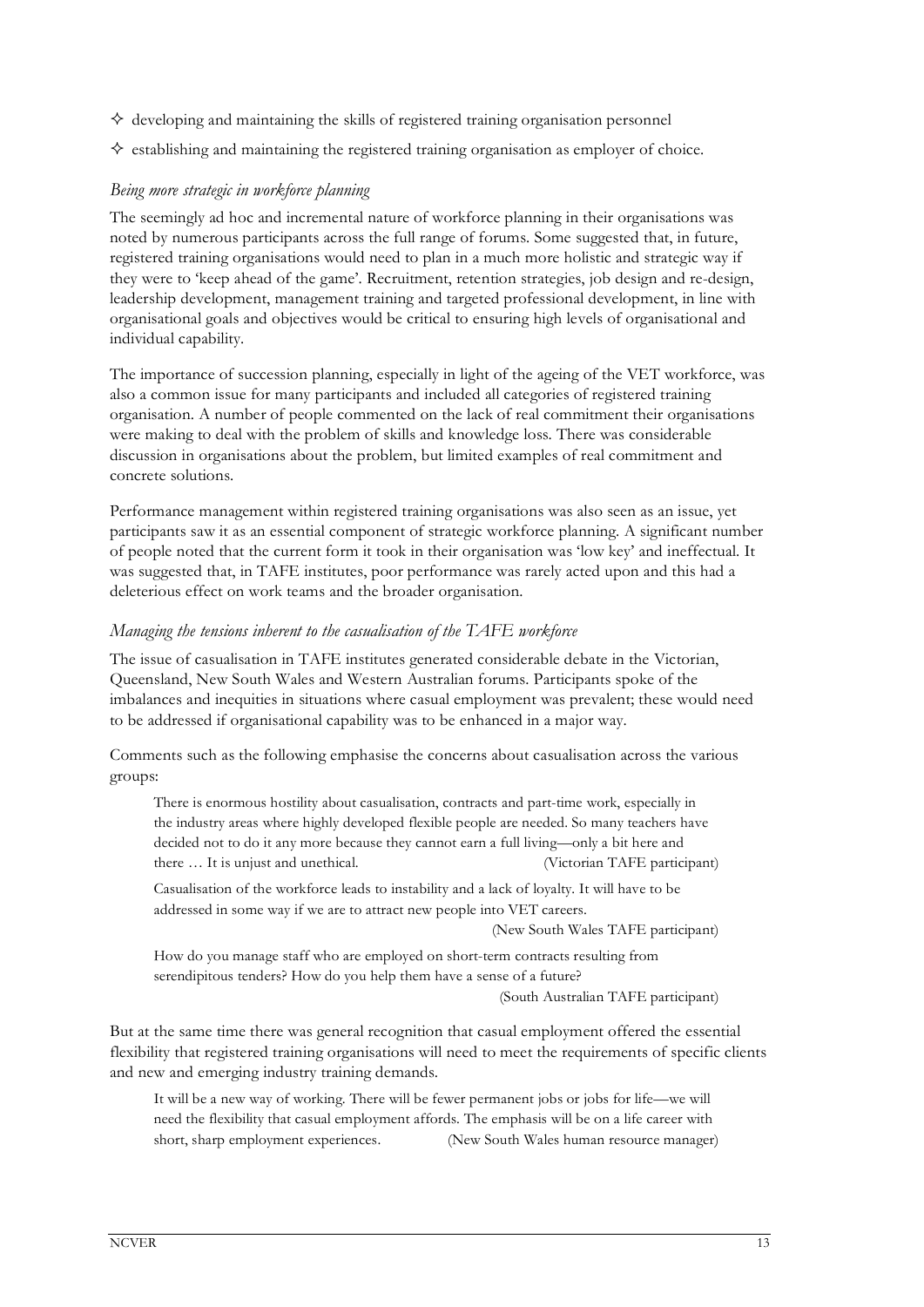Suggested employment arrangements which would achieve a greater degree of workforce flexibility included:

- $\Diamond$  multiple employing bodies: trainers being employed by both registered training organisations and industry
- $\diamond$  ongoing contract work with defined timeframes that allowed forward planning
- $\diamond$  ongoing permanent part-time work
- $\Diamond$  job-sharing
- $\diamondsuit$  fractional/part-time work, with a requirement to have ongoing involvement with a relevant industry.

#### *Recruiting people with relevant skills and attributes*

As with many of the aspects discussed in the forums across Australia, there was a diversity of views about what qualities registered training organisations should recruit for in potential staff. Some participants wanted to see more of an emphasis in recruitment on 'soft skills' and adaptive workers, who could then be trained to deal with emerging changes. In their view, appropriate attitudes were likely to be more valuable than technical skills and as such would be likely to appear in job descriptions in the future. Attributes such as work ethic, resilience, the ability to take a global view and employability skills were identified as valuable in high-performing and capable organisations.

RTOs will need to focus their recruitment on people who will be globally-focused, knowledge sharers and self-motivated. (New South Wales TAFE participant)

By contrast, others favoured contracting specialised staff that were 'job ready' and who could be replaced as change emerged.

A number of participants commented that, with reduced funding, there was a real need for training providers to recruit highly skilled employment-ready people who will need little time for induction, need little initial training or require much money to retrain and enhance their skills down the track.

We do not have the time or the dollars to develop people in basic technical skills. More and more individuals must accept responsibility for maintaining their own skills—after all it is their portfolio of competencies that makes them attractive.

(New South Wales private provider)

In the future, many participants suggested, registered training organisations will be required to undertake careful and strategic planning to determine 'what skills, where and when', so that they are able to meet the needs of specific clients and new and emerging industries. Discussion across the forums often centred on the importance of making clearer connections between recruitment and organisational values and strategic goals.

The importance of recruiting to improve the age balance and diversity of registered training organisation workforces was also strongly acknowledged. Diversity is seen as crucial, and recruitment strategies will need to be developed which encourage younger people to take on a career in VET, especially given the potential loss of older workers in the next five to seven years.

#### *Enhancing the flexibility of human resource practices*

In the majority of forums, private training providers and enterprise registered training organisation representatives considered that they were able to manage their human resources relatively simply and that they were not constrained by bureaucratic rules and processes. TAFE participants, on the other hand, highlighted the constraints placed upon them by inflexible and overly bureaucratic human resource policies and practices.

Participants currently working with centralised human resource structures noted the importance of making human resources 'part of everyone's responsibilities'. Decentralised approaches would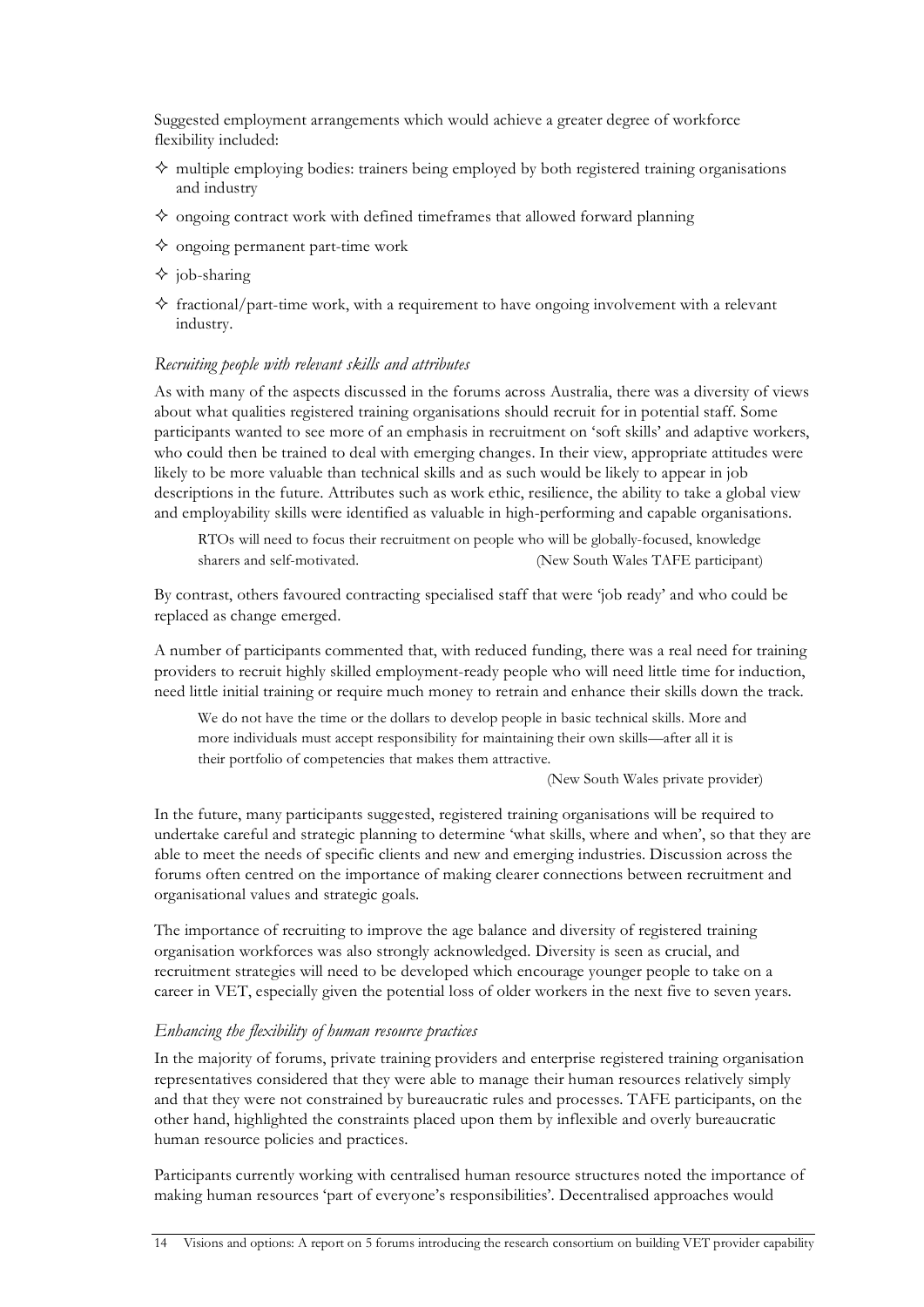allow managers to tailor recruitment, promotion, job design and professional development to suit their particular needs. Furthermore, participants wanted 'user friendly' approaches that were faster to implement and simpler to document than the current practices they are required to employ.

Participants outlined a range of strategies for enhancing the flexibility of human resource practices. These included:

- $\diamond$  online recruitment
- $\Diamond$  online induction
- $\diamond$  job-sharing in parallel programs and across institutes
- $\diamondsuit$  development of faster cross-functional and cross-sectoral induction processes.

In Western Australia, participants raised the issue of working from home and more flexible working conditions for those engaged in the flexible delivery of training. While it was acknowledged that such approaches might be inequitable, particularly for those who were engaged totally in face-to-face delivery, many participants considered such options should be explored because they could represent the kind of incentives that might encourage people to come to and stay in the sector.

Flexibility needs to be maximised in a range of areas for both employers and employees. For example, more flexibility will need to be built into the processes for recruiting, recognising and rewarding staff. Career pathways need to consider potential for upwards, sideways and diagonal movement—we need to be able to broaden people's skills so that we are not so dependent upon people with considerable amounts of knowledge about small matters! At the same time there needs to be recognition that funding will be finite. Constant change is inevitable—organisations need to be smarter, cleverer and more flexible. Then they will be highly capable of meeting any need. (State training authority participant, Western Australia)

#### *Developing and maintaining the skills of registered training organisation personnel*

There was general consensus across all forums that the ongoing training of staff within registered training organisations would need to be a high priority if providers are to have the capability required to meet the demands being placed upon them in the near future. A full range of professional development activities was suggested as a means of doing this.

Some participants suggested that the least useful professional development programs were the halfday or full-day activities which drew people away from their workplaces for quite general coverage of generic activities. In line with this view, one participant commented:

We are pushing the cause with our own clients that learning at work is what it is all about but do we do it ourselves? No way! We should be mirroring what we are preaching and it may well be cheaper than the other ways that we give PD to people anyway. Coaching and mentoring in the workplace is where we should be heading.

(Western Australian TAFE participant)

More useful strategies in this new environment were seen to be:

- $\Diamond$  online programs
- $\diamond$  workplace projects
- $\Diamond$  flexibly delivered programs
- $\Diamond$  off-site courses
- $\Diamond$  industry-negotiated skill development activities
- $\diamond$  training mediated by information communication technologies
- $\diamond$  mentored activities.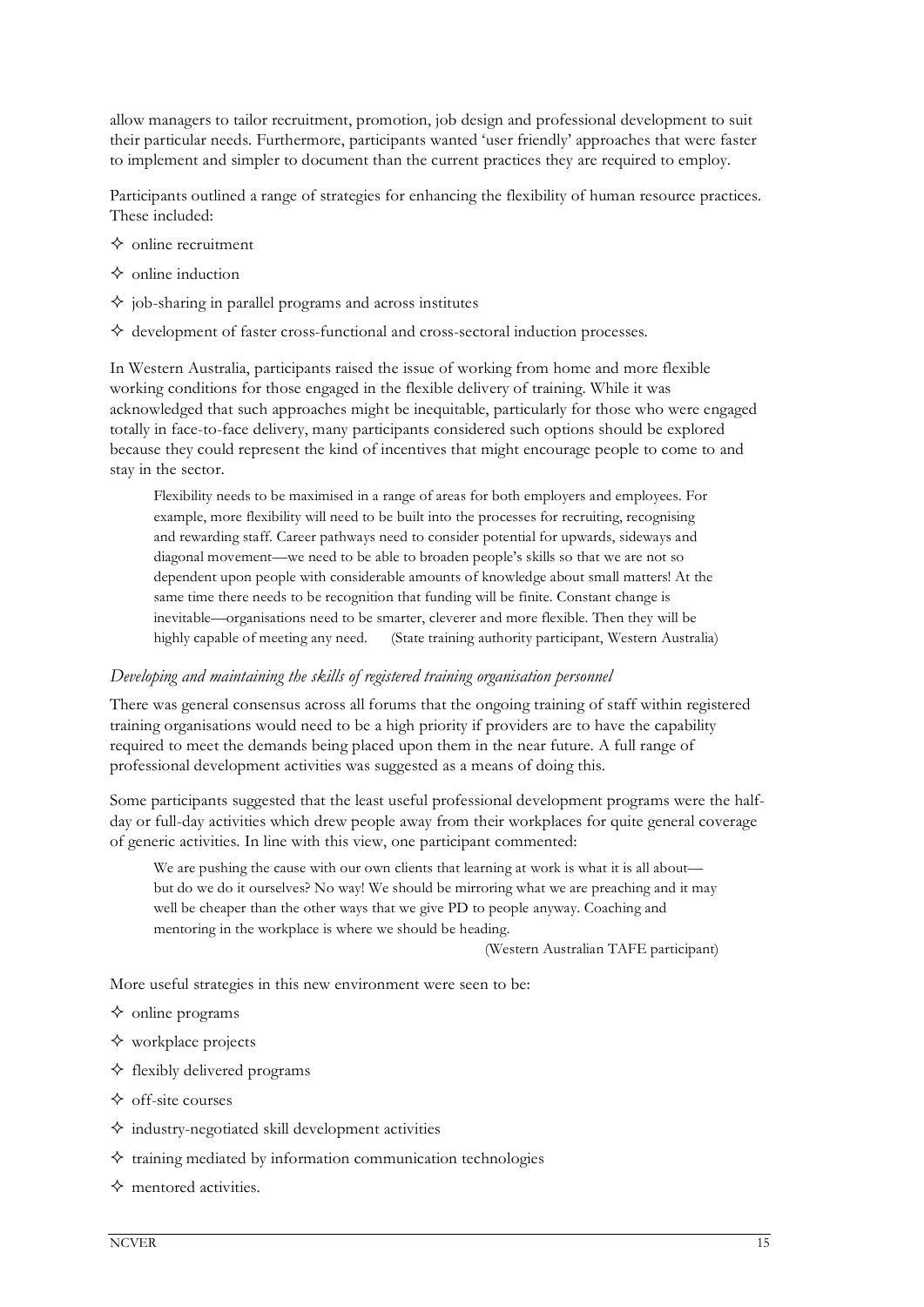There were also consistent views across the various forums that, for the VET workforce to be seen as credible, they need to be technically well trained and have skills that are commensurate with the best in industry. For teachers and trainers, currency is a crucial issue. A range of strategies for maintaining skills and knowledge were presented by participants. These included:

- $\diamond$  short-term secondments to industry
- $\Diamond$  job-sharing between registered training organisation and enterprise personnel
- $\diamond$  enhanced approaches to industry release
- $\diamond$  project-based return to industry.

The following quote reflects the importance that many participants placed on being able to access ongoing training in industry:

In the future there needs to be much more training in industry, using their equipment and staff so that training roles and skills change significantly. This addresses the problems associated with ageing equipment and ageing knowledge. Return to industry and industry currency needs a whole new way of thinking and working.

(Western Australian TAFE participant)

Of particular interest to many participants was the development of managers and leaders for the future. Considerable emphasis was placed on 'genuine' succession planning, on the identification of a new generation of leaders and on the development of management skills. Mentoring of younger people by older, more experienced people, coaching on the job and development of specific competencies are perceived to be critical activities for providers now.

Western Australian participants emphasised that targeted training must replace the common 'accidental rise' of managers. It was suggested that:

Management skills are not necessarily held by people that progress naturally in their field. Most managers cannot manage people—in fact they are only required to focus on \$\$\$\$. Managers need to be trained in people skills and effective management and change management skills. (Western Australian TAFE participant)

There were a number of comments, however, that suggested that participants were looking beyond these narrow views of maintaining the professional skills of the VET workforce, particularly those of teachers and trainers. These participants spoke of a greater focus on higher-level qualifications, on the professionalisation of the workforce, on raising the level of entry-level teaching qualifications and of raising the profile of careers in the sector. These views are well represented by the following comment:

Greater investment will be needed in the full professional formation as teachers—not just trainers and industry practitioners, not just 'PD', not just skills and knowledge but professional lifelong learner–educators—greater management as knowledge workers. (State training authority participant, Victoria)

#### *Establishing and maintaining the registered training organisation as employer of choice*

Many participants across the forums noted the need for their registered training organisations to become an 'employer of choice'. A TAFE NSW human resource manager developed a succinct set of criteria for the building of such a profile. These criteria included:

- $\Diamond$  attracting highly skilled people
- $\Diamond$  retaining highly skilled people
- $\diamond$  retaining organisational knowledge through re-contracting
- $\Diamond$  developing highly flexible human resource practices
- $\diamond$  recruiting softer skills—adaptability, self-motivation and attributes such as resilience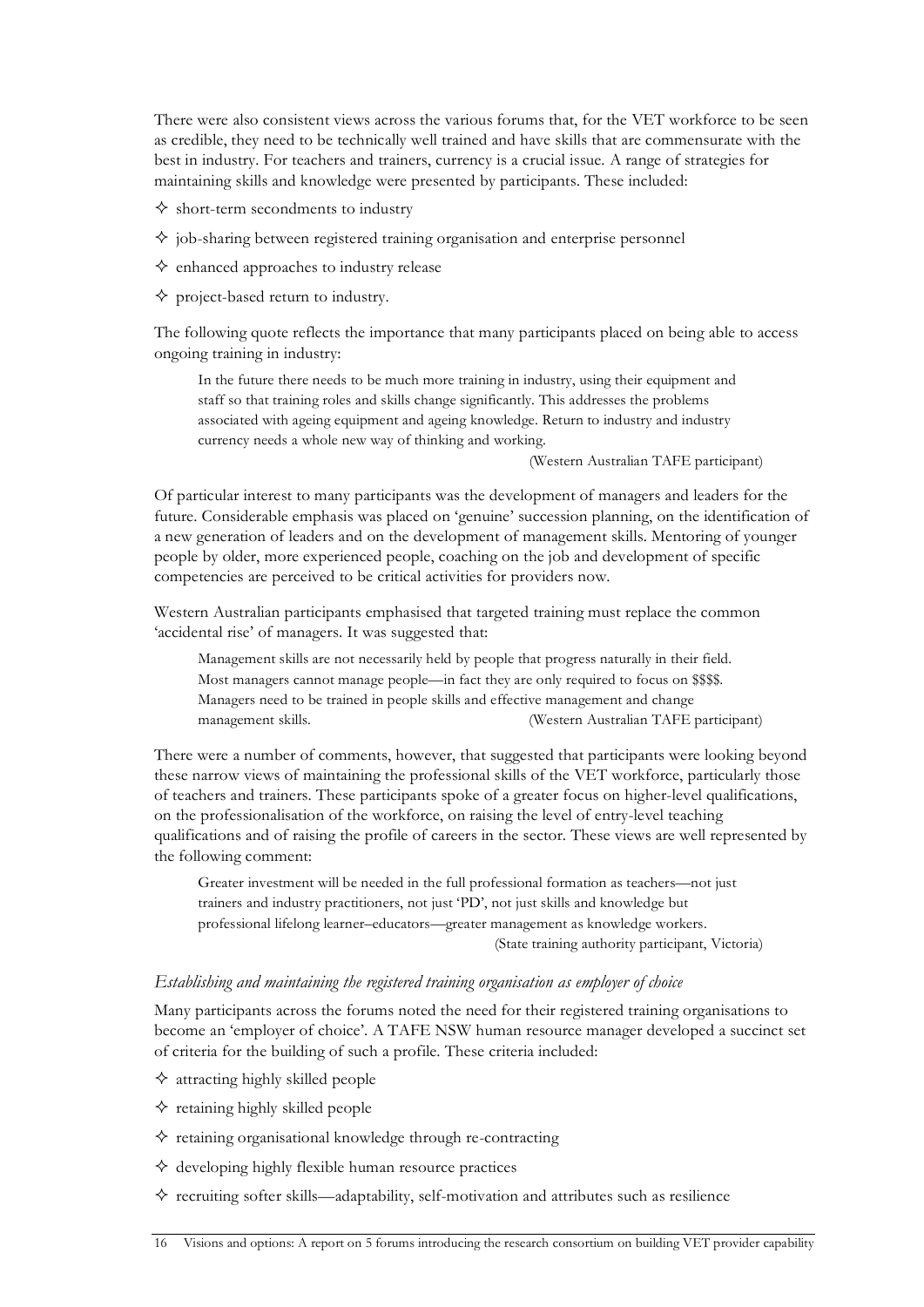- $\diamondsuit$  using diverse ways of working to build capability, including using a mix of permanency and casualisation
- $\diamond$  allowing 'reflection' time
- $\diamond$  putting in place 'useable' employee development strategies
- $\diamond$  supporting mentoring and networking.

The issue of attracting people into the VET workforce was seen by many as a major problem for registered training organisations. Industry representatives confirmed that high wages in many industry areas militated against providers capturing highly skilled and specialised people from the field. However, a number of participants considered that more targeted marketing would help, while others noted the importance of VET as a 'career'. Significantly, participants from regional areas in Western Australia and New South Wales stressed how difficult it was to attract and retain people in regional institutes, when rural infrastructure is economically and socially under threat.

Rewards and incentives were identified as the major solutions to attracting and retaining staff in registered training organisation, regardless of type or location. Salaries commensurate with industry, flexible work arrangements that acknowledged the importance of a work–life balance, enhanced technological support, and individually negotiated professional development opportunities were identified as reasonable 'perks' for dedicated, innovative and highly skilled registered training organisation staff.

In summing up, the following statement confirms the majority of views expressed by a full range of forum participants:

Structure, rewards and identifying excellence should become the focus for RTOs. The need to identify staff with the vocational qualification requirements may need to be reviewed as will wages and resources for staff. Additional fringe benefits (rewards) may be required to attract the appropriate people to TAFE. The ability to be flexible with hours worked/working from home and allowing for flexible time off work for personal reasons will need to become the norm for an institute to become an 'employer of choice'.

(Western Australian TAFE participant)

#### Focus question 3: Foundations for the future

Those participating in each of the forums were asked to identify examples of current good practice occurring that were likely to position their organisations well for the future. Many of those who responded to this question provided information in general terms. Only a small number outlined specific activities and the key contact people associated with them.

Not surprisingly, many of the activities identified as being good practice were similar to those outlined by other participants as requiring attention if their registered training organisations were to enhance their capability for the future. The key themes covered the following:

- $\Diamond$  highly valid and timely workplace teaching, learning and assessment
- $\diamondsuit$  enhanced client focus, flexibility in delivery modes and locations, together with customised training which encouraged a change in industry perceptions of training and trainers
- $\diamond$  environmental scanning, futures thinking and associated strategic planning to better place registered training organisations in the context of new and emerging training demands
- $\diamondsuit$  development of strong strategic alliances and partnerships with key stakeholders in order to enhance flexibility, responsiveness and training outcomes
- $\Diamond$  a global focus: accessing overseas markets, strategic international positioning and international exchanges of staff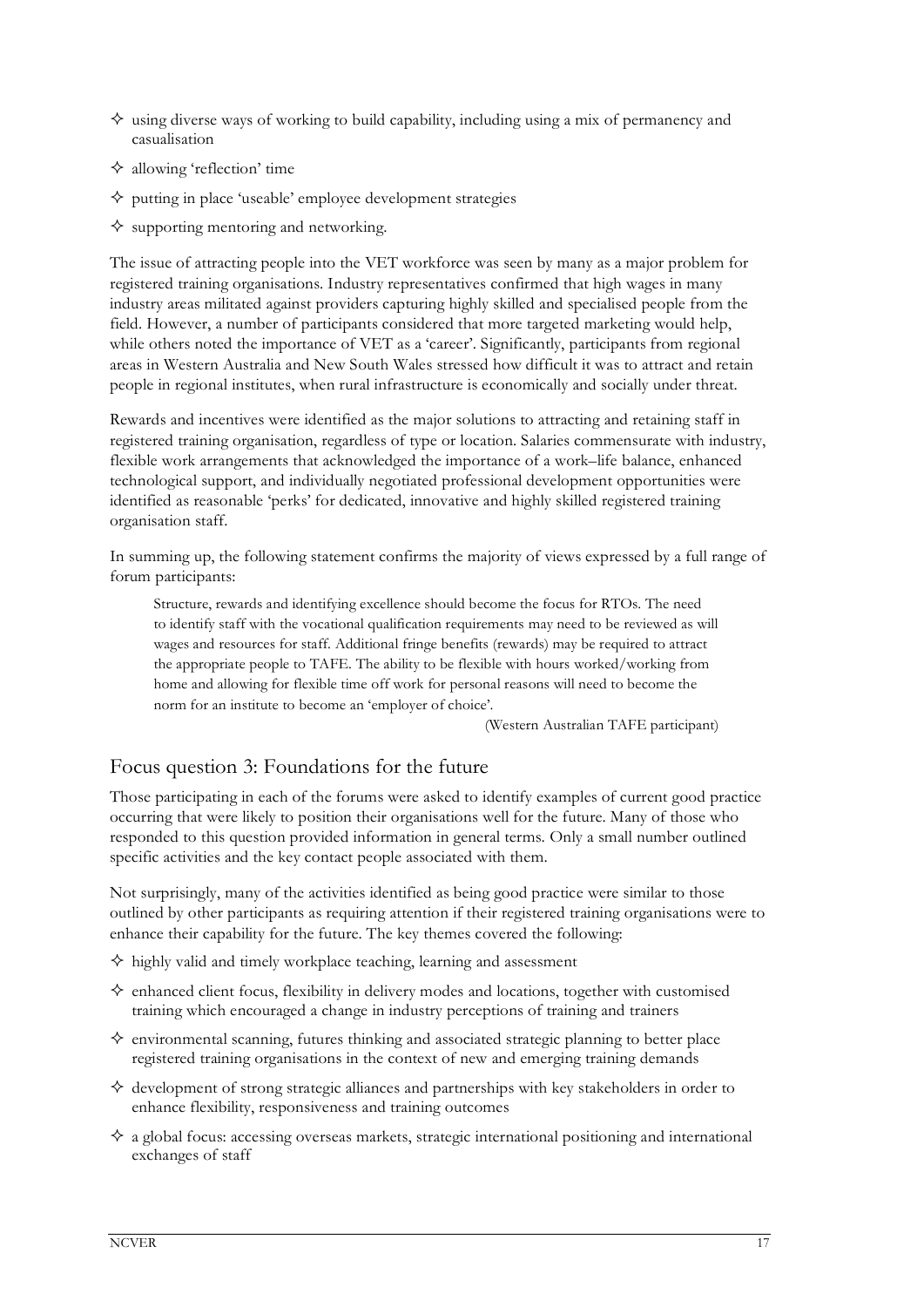- $\diamond$  an increased investment in workforce development through targeted professional development activities, knowledge management and knowledge-sharing activities, mentoring and management/leadership training
- $\diamondsuit$  a greater focus on quality and accountability through infrastructure, information technology systems and quality systems
- $\Diamond$  a greater commitment to innovation and excellence: rewards and incentives, support for risktaking and failure, together with support for innovative and forward-thinking projects.

Thus, while participants in these forums understood the significant challenges and imperatives that they and their organisations were facing in the next few years, many considered that a firm foundation of good practice was already in place from which to launch future registered training organisation activities.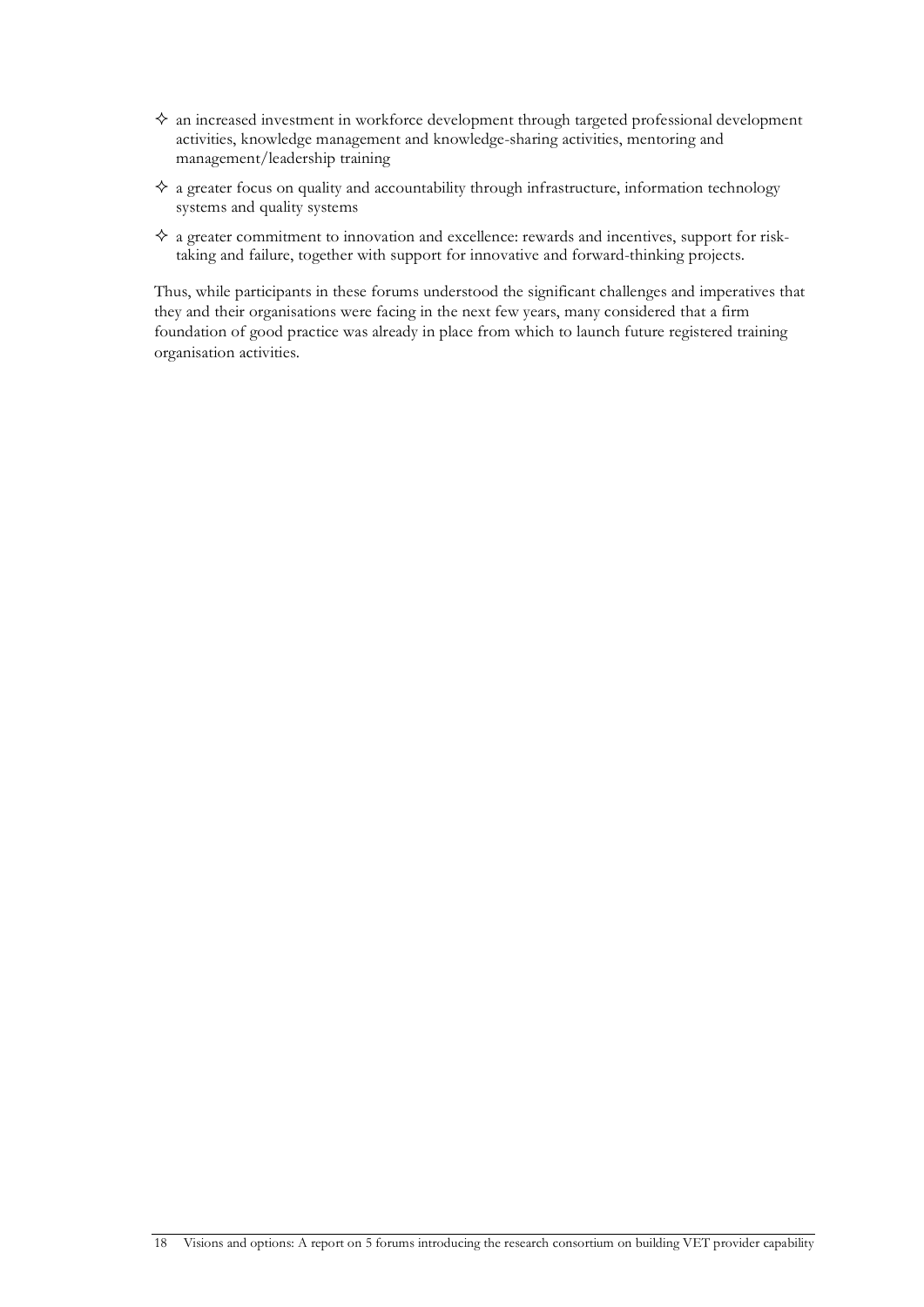# Invitation to participants

# Will you participate in VET research?

Opportunities are on offer for VET practitioners to take part in a major new VET research program.

This program of research—Supporting VET providers in building capability for the future—is being undertaken by a consortium of high-level researchers. The two-year program is funded by the Australian National Training Authority (ANTA) and managed by the National Centre for Vocational Education Research (NCVER).

The program aims to provide practical research which will support individual registered training organisations (RTOs) to implement workforce change effectively. The research will develop not only reports, but a range of usable products as well, for example:

- $\diamond$  tools such as PD support kits
- $\diamond$  models of good practice in organisational change management which can be tailored to suit different needs
- $\diamond$  useful insights into the workforce, its cultures and practices.

The first research activity is a set of focus groups across Australia to look at the challenges for both organisations and work teams. Groups will discuss how recruiting, managing and training workforces might change, and what is happening now that will position registered training organisations well for the future.

We expect this research will also prompt the rise of fresh networks and connections in the sector and encourage ongoing working relationships.

Berwyn Clayton and Pauline Robinson will be facilitating. The three key questions that you could reflect on prior are:

- $\Diamond$  How do you think the imperatives/challenges (raised in this session) will play out in terms of structures at whole-of-organisation level and at work-team level?
- $\diamond$  How do you think recruiting, managing and training our workforces will change?
- $\diamond$  What are some examples of things happening now that you think will position your organisation well for the future?

Date: Thursday 26 May

Time: 9.00 am–12.00 pm followed by a seated lunch to 1.00 pm

Venue: Port Jackson Room, Carlton Crest Hotel, 169–179 Thomas Street, Sydney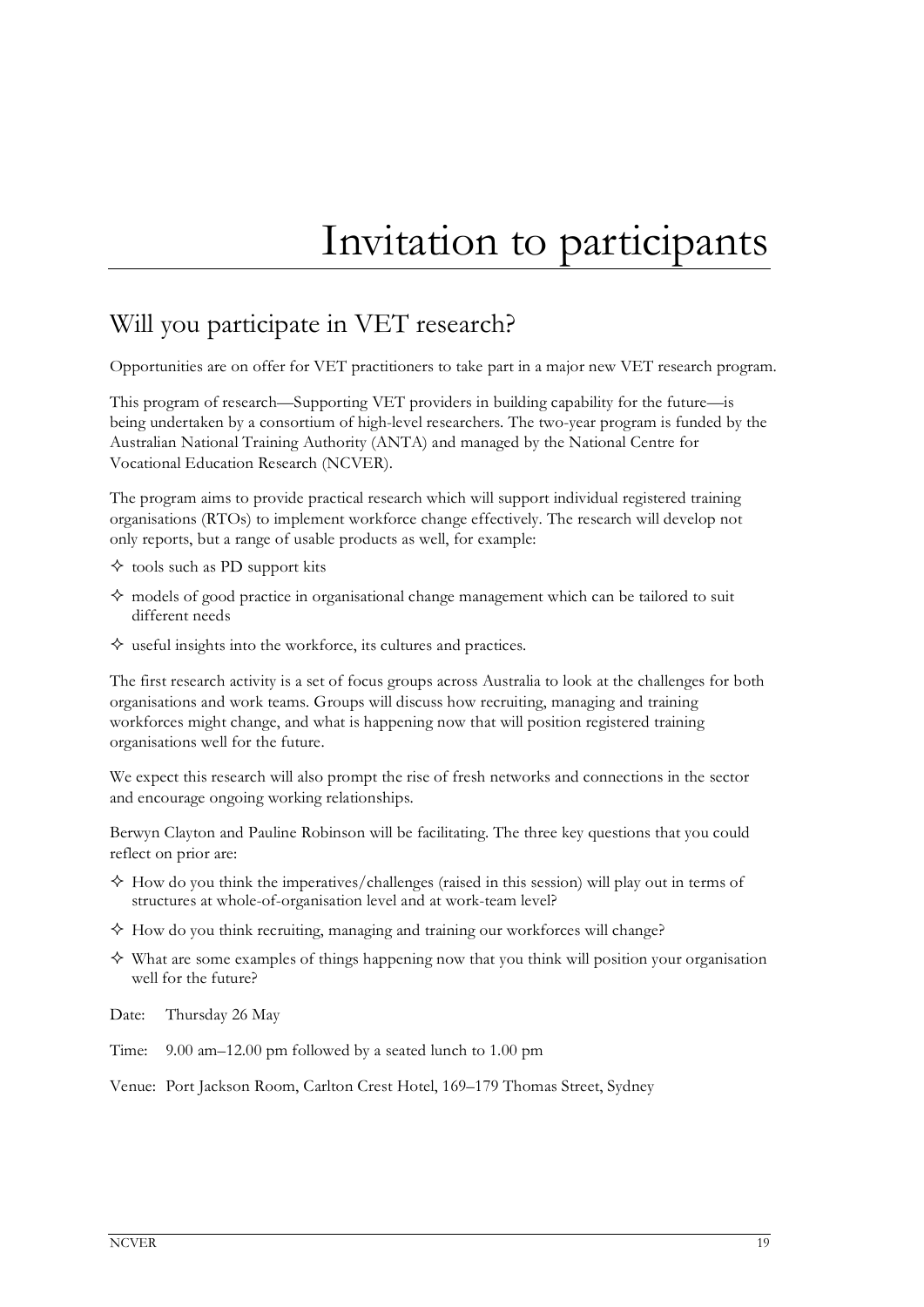# Consortium forum activities

The following provides an outline of the format for consortium forums in Sydney and Brisbane.

#### Activity 1: Introduction

Introduction to the forum participants (PR)

#### *Who is here?*

Explanation of the organisations, roles and functions of people participating in the forum

#### *Why?*

Explanation that the emphasis is being placed on organisations and work teams and how challenges and imperatives might impact upon organisational structures, cultures and processes

#### *What we do today?*

Emphasise that it is the start of the research process, and participants will have a chance for ongoing contributions

Brief overview of the consortium research program (BC)

#### Activity 2: The current VET environment

This session is about mapping the environment, looking at drivers for change in the current environment, identifying some of the big imperatives you face over next five years. Acknowledge different organisations and that different types of organisations may have different drivers and issues.

In groups, participants to do two things, gather data on how the current environment seems to you. The types of words which describe your current working world e.g. calm, predictable … Each group to try to come up with some words which describe this, put on post-it notes (colour X).

Next participants are to identify the big ideas, imperatives, issues which are impacting on your working world and which you think will shape your organisation in the next five years (e.g. changing demographic of the workforce, increasing use of technology in learning). Put a brief summary of each of these 'big ideas' on a post-it note (colour Y).

Allow 20 minutes for this activity.

Bring groups back to plenary—two people from each group to come up and put their post-its onto the 'maps' we are making of the VET world. If they duplicate ones already there, just put them beside or on top of the one they duplicate. (Do one VET world map for each of the colours of post-it note.)

PR to do a quick summary of what is on their respective map and see if anyone from the plenary wants to add anything.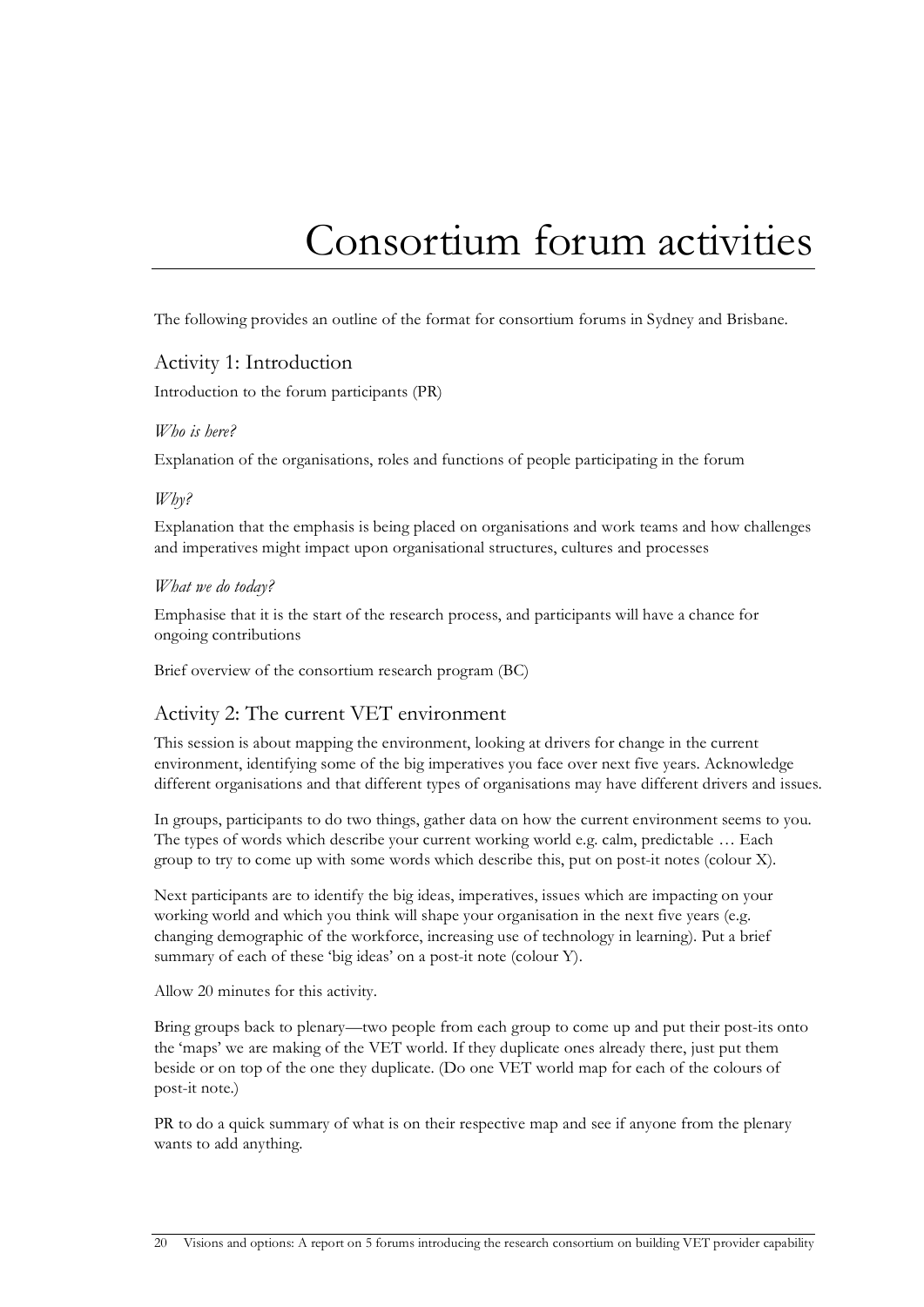#### Activity 3: The consortium research program

More detailed presentation on the consortium and its research program supported by PowerPoint/OHTs.

#### Activity 4: Challenges and imperatives

Participants to move into groups based on organisational types.

In the next 45 minutes each group will be exploring each of the focus questions:

- 1 How do you think the imperatives/challenges discussed in this session will play out in terms of structures and ways of working at whole-of-organisation level and at work team level?
- 2 How do you think recruiting, managing and training our workforces will change?
- 3 What are some examples of things happening now that you think will position your organisation well for the future?

(Stress that we can't predict the future but we have identified some drivers of change and we can work out from this something about the types of workers, the types of organisational structure, and the practices which may be more robust in a changing world.)

#### *Instructions for groups*

- $\Diamond$  As you do this exercise, feel free to get up and check the maps to make sure you have responded to the imperatives you have identified in the last session.
- $\Diamond$  Each group will need to appoint a recorder and someone to report back—encourage groups to make overheads as well as taking notes.
- $\diamond$  Move people into groups—give a location for each group, either read a list of each group or use the designation on the name badges.

#### *Reporting back*

Encourage people in each group to add anything they think is important.

Invite comment across the three groups.

Each participant to complete the data collection/fax back sheet focusing their responses on their own RTO and their own work team.

BC to thank participants and reiterate opportunity for ongoing engagement in the project, answers any questions.

Activity 5: Lunch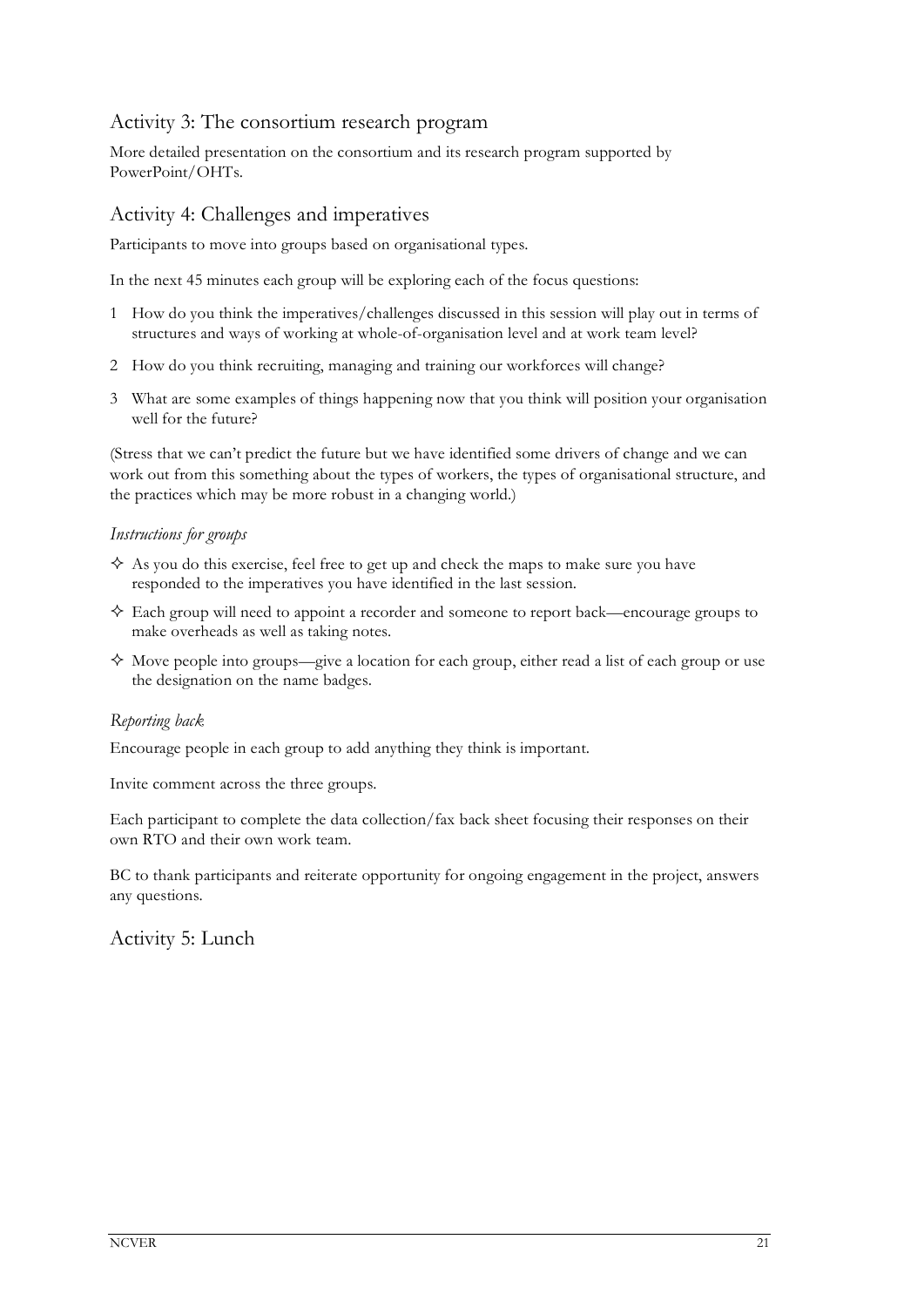# Participant list

# New South Wales focus group

| Name                   | Organisation                              |
|------------------------|-------------------------------------------|
| Alison Makin           | <b>TAFE NSW</b>                           |
| <b>Anthony Tyrrel</b>  | Centrelink                                |
| Ben Velduis            | Hunter Institute of TAFE                  |
| Carmel Ellis-Gulli     | South Western Sydney Institute of TAFE    |
| Cath Mannix            | Qantas                                    |
| <b>Chris Butler</b>    | Insurance Australia Group Ltd             |
| Colleen Carmody        | <b>TAFE NSW</b>                           |
| David Russell-Jones    | OTEN, Western Sydney Institute of TAFE    |
| David Tibbs            | Western Sydney Institute of TAFE          |
| Delma Smith            | North Coast Institute of TAFE             |
| Diane McAdam           | Western Sydney Institute of TAFE          |
| Donna Hensley          | TAFE-Schools Partnership Unit, TAFE NSW   |
| Gregory Heard          | <b>TAFE Teaching and Learning Support</b> |
| Jacqui Dehn            | Hunter Institute of TAFE                  |
| Jenny McCarthy         | Group Colleges Australia                  |
| Jim Jameson            | North Sydney Institute of TAFE            |
| <b>Judith Bowler</b>   | Workplace Australia Group                 |
| Kathleen lacurto       | Illawarra Institute of TAFE               |
| Kerry Murphy           | Sydney Institute of TAFE                  |
| Leon Cowen             | Academy of Applied Hypnosis               |
| Lesley Holland         | New England Institute of TAFE             |
| Liz Goldfinch          | Australian Broadcasting Commission        |
| Lynne Stallard         | ICVET, Illawarra Institute of TAFE        |
| Maret Staron           | ICVET, Illawarra Institute of TAFE        |
| Margaret Dix           | North Sydney Institute of TAFE            |
| Marina Kendal          | OTEN, Western Sydney Institute of TAFE    |
| Michael Barkl          | Illawarra Institute of TAFE               |
| Michelle Van de Mortel | Hunter Institute of TAFE                  |
| Nick Westley           | TAFE-Schools Partnership Unit, TAFE NSW   |
| Patricia Thompson      | North Sydney Institute of TAFE            |
| <b>Richard Hord</b>    | Sydney Institute of TAFE                  |
| Robin Booth            | Sydney Institute of TAFE                  |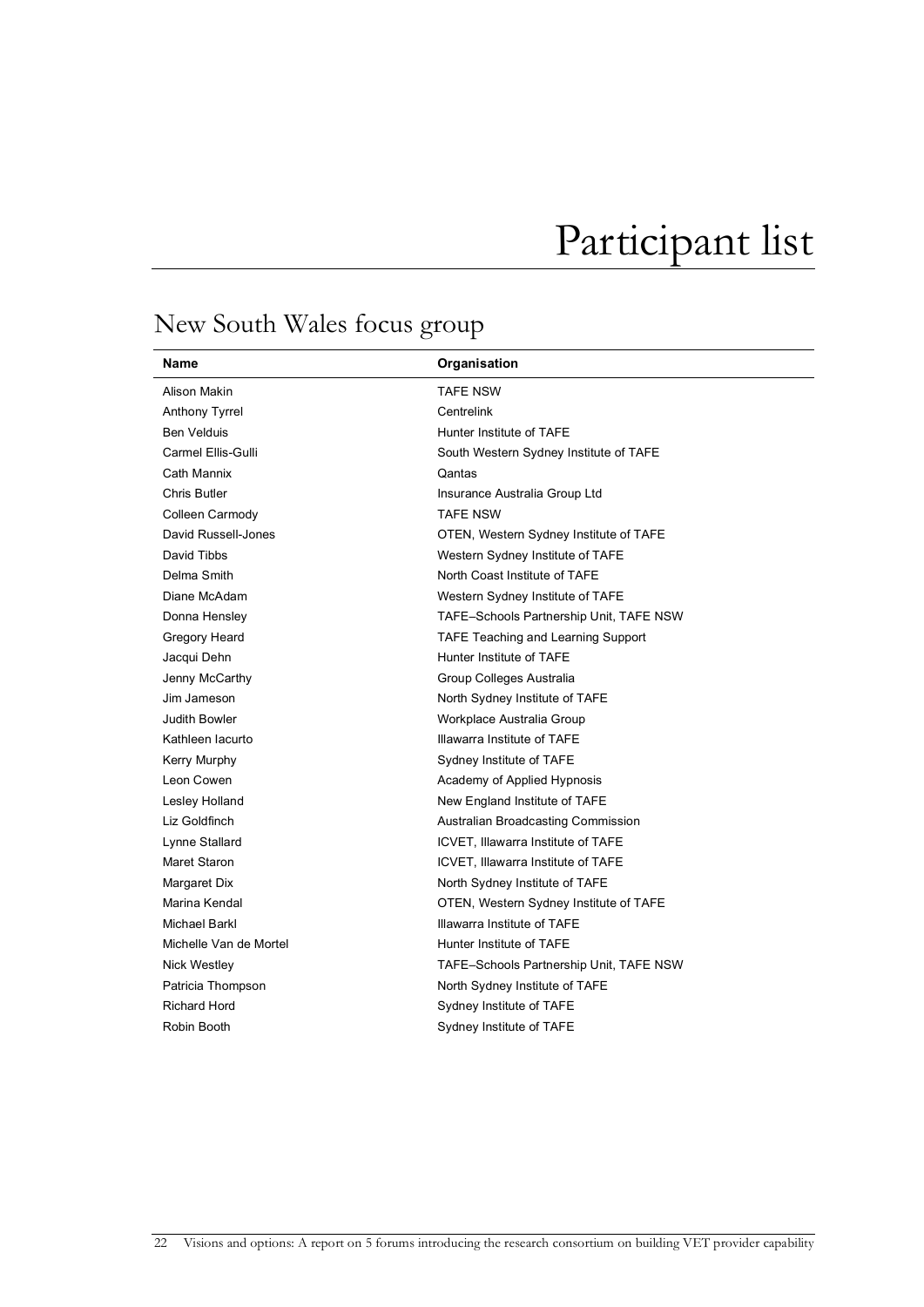# Queensland focus group

| <b>Name</b>         | Organisation                               |
|---------------------|--------------------------------------------|
| Arlene Dadd         | Queensland Ambulance                       |
| <b>Ashley Ward</b>  | <b>Enabling Queensland Group</b>           |
| Bob Lamb            | Department of Employment and Training      |
| Carmel Thompson     | Study Gold Coast                           |
| <b>Chris Sutton</b> | <b>ACPET</b>                               |
| Deb Fox             | Centre for Innovation and Development, DET |
| Greg Harper         | Logan Institute of TAFE                    |
| Janine Schubert     | Centre for Innovation and Development, DET |
| John Blakeley       | Open Learning Institute                    |
| <b>Judith Slack</b> | Open Learning Institute                    |
| Judy Thomson        | Logan Institute of TAFE                    |
| Karenne Muston      | RACQ College                               |
| Kathy Bannister     | Open Learning Institute                    |
| Louise Strode-Perry | Open Learning Institute                    |
| Maureen Sullivan    | <b>Brisbane North TAFE</b>                 |
| Noel Mullin         | Queensland Ambulance                       |
| Paul Collings       | Southbank Institute of TAFE                |
| Paul Schlanger      | Yeronga Institute of TAFE                  |
| Peter Skippington   | Centre for innovation and Development, DET |
| Philippa Martin     | <b>Specialised Training Services</b>       |
| Robyn Dyer          | Wide Bay Institute of TAFE                 |
| Sue Lund            | <b>Brisbane North TAFE</b>                 |

# South Australian presentation

| <b>Name</b>             | Organisation                                          |
|-------------------------|-------------------------------------------------------|
| Alexis Watt             | Kaylene Kranz                                         |
| Anne Horne              | <b>TAFESA</b>                                         |
| Anne Marie Godden       | <b>TAFESA</b>                                         |
| Barbara Burton          | <b>DOME</b>                                           |
| Bernard Meatheringham   | Department of Correctional Services                   |
| <b>Brendan West</b>     | <b>SAMFS Training Centre</b>                          |
| <b>Brian Cramond</b>    | <b>DFEEST</b>                                         |
| <b>Brian Pudney</b>     | <b>TAFESA</b>                                         |
| Cheryl Bald             | Reframing the Future                                  |
| <b>Christine Medlin</b> | <b>TAFESA</b>                                         |
| Dan Nicholas            | Quality, DFEEST                                       |
| David Jones             | <b>TAFESA</b>                                         |
| David Launder           | <b>SA Metro Fire</b>                                  |
| Debbie Reed             | <b>TAFESA</b>                                         |
| <b>Eddie Howlett</b>    | <b>Bridgestone</b>                                    |
| Elizabeth Owers         | <b>DFEEST</b>                                         |
| Elke Unger              | Green Triangle Workplace Training                     |
| Fee Lee                 | <b>TAFESA</b>                                         |
| Fernando Delgardo       | <b>TAFESA</b>                                         |
| Jackie Tipping-Schutt   | <b>TAFESA</b>                                         |
| Karen Plane             | <b>CREEW</b>                                          |
| Kathryn Jones           | OPDS, Department of Education and Children's Services |
| Katie van du Wall       | <b>TAFESA</b>                                         |
|                         |                                                       |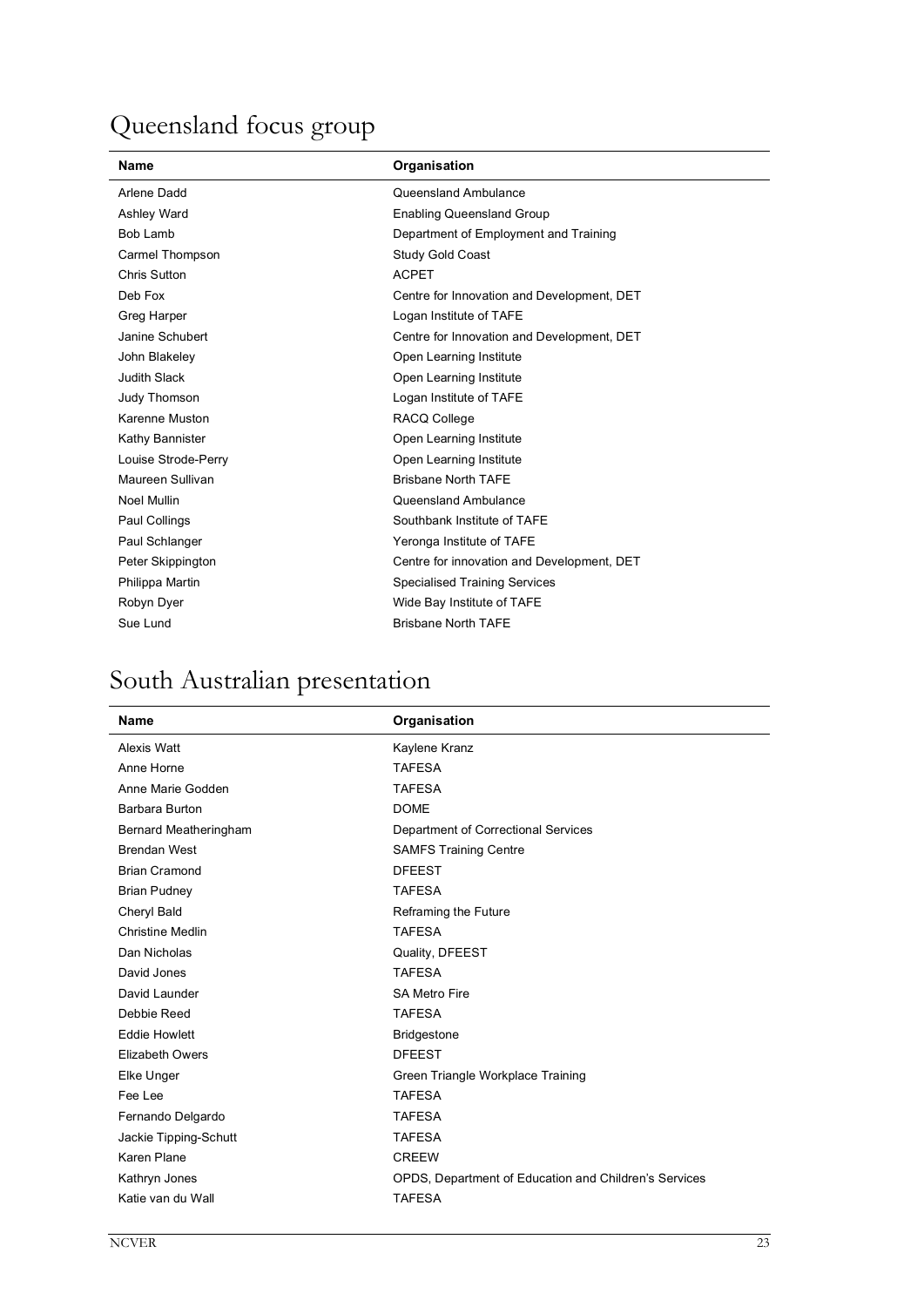#### **South Australian presentation (cont.)**

Kim Coffey **TAFESA** Kim Edgar education.au limited Leon Saven **Regency TAFE** Malcolm Lobban Career Systems Margaret James **DFEEST** Mark Carroll **Mark Carroll** University of Adelaide Mark Croft TAFESA Michelle Donnelly **ESP** Mike McInerney **PEER Tec** Natalie Kourtidis University of Adelaide Pat Alexander TAFESA Paul Klepczynski **TAFESA** Peter Bryson SA Police Peter Daley **TAFESA** Rachael Budimir **TAFESA** Rob Drysdale **EEAGTS** Robin Wilden TAFESA Sally Krips TAFESA Sandra Neville **TAFESA** Tara Frame Workright Australia Tarsha Franklin **Coles Myer** Tony Adey **TAFESA** Vanessa Mitchell **National SA** Retail SA Werner Lousberg **TAFESA** 

Kerryn Smith **Food, Tourism and Hospitality Skills Council** Kristen Banks Training Packages @ Work Lolita Higgins OPDS, Department of Education and Children's Services Lori Hocking DECS – Futures Connect Michael O'Sullivan **ASK Employment and Training** Rhia Vines Employment Directions Samatha Byrnes OPDS, Department of Education and Children's Services Silvia Morris Shermans Hairdressing Wendy Perry Wendy Perry & Associates

### Victorian presentation

| <b>Name</b>          | Organisation                               |
|----------------------|--------------------------------------------|
| Alistair McCosh      | South West TAFE                            |
| Alma Ryrie-Jones     | <b>TAFE Development Centre</b>             |
| Anthea Merewether    | Gordon Institute of TAFE                   |
| Barry Anderson       | Anderson Training                          |
| <b>Bev Heddles</b>   | William Angliss Institute of TAFE          |
| <b>Brian Spencer</b> | Community Services & Health ITAB, Victoria |
| Caroline Alcorso     | <b>NSW DET</b>                             |
| Catherine Brigg      | East Gippsland TAFE                        |
| Cliff Rundle         | Kangan Batman TAFE                         |
| David Benson         | Holmesglen TAFE                            |
| Elizabeth Johnstone  | Bendigo and Region Institute of TAFE       |
| lan Gribble          | <b>OTTE</b>                                |
| Joan McCulloch       | Bendigo and Region Institute of TAFE       |
| Julie Kean           | South West TAFE                            |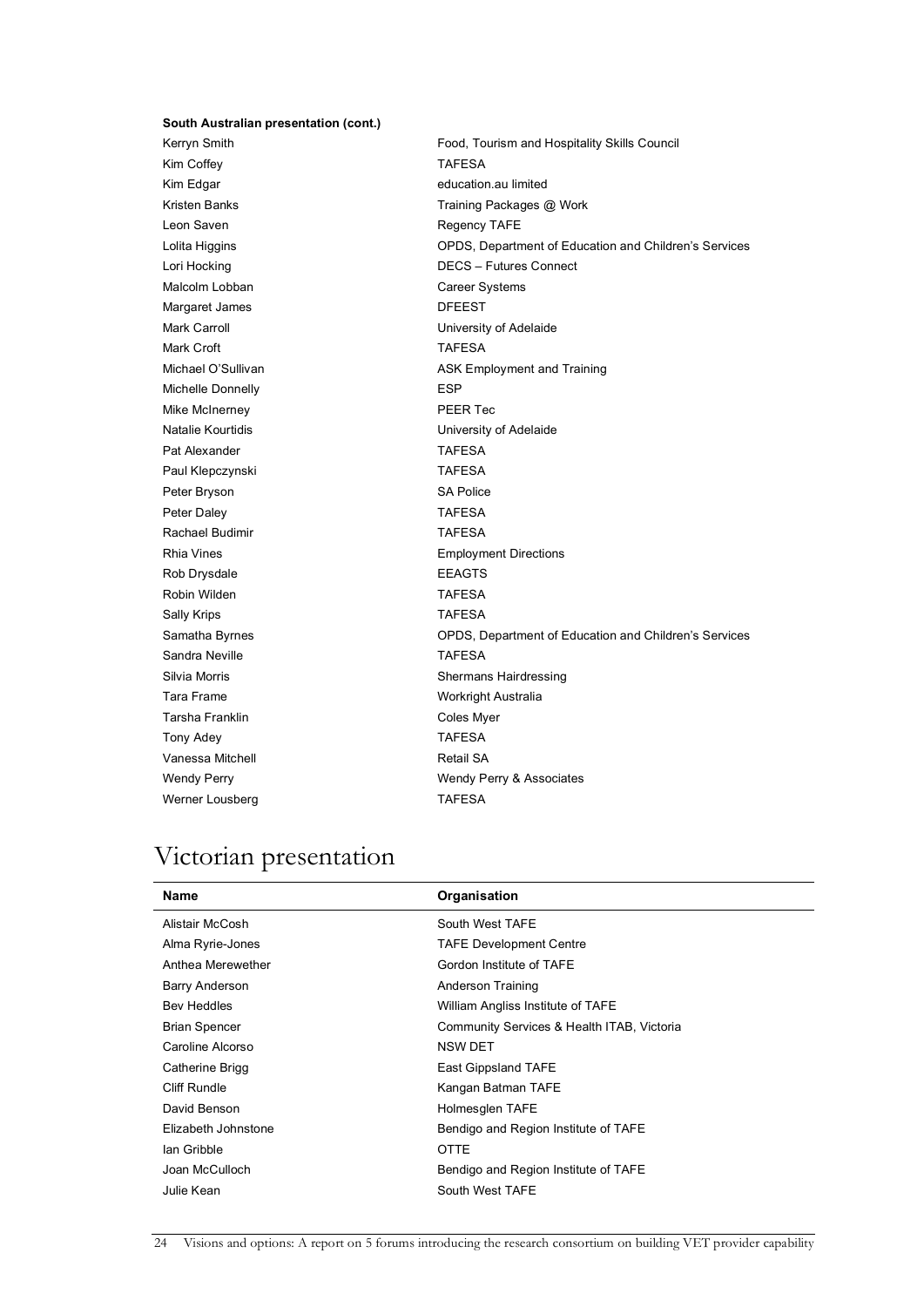#### **Victorian presentation (cont.)**

Larry Foster **Holmesglen** TAFE Linda Wilkie Bell **South West TAFE** Max Newton **Max Newton** Holmesglen TAFE Nikki Reichelt e-Works Paul Oprean South West TAFE

Julie Leahy **Key Training and Personnel** Kevin Antony University of Ballarat, TAFE Division Leonie Barber **Centre for Adult Education** Liz Wright **Department of Human Services**, Victorian Government Lorant Stary **Kangan Batman TAFE** Marc Brierty **Latrobe University Language Centre** Maureen Brown **AMES** Industry Training Michele Jackson **Racing Industry Training Consultant** Pat Thorburn **Pat Thorburn Mildura and District Education Centre** Peter Lanbud North Melbourne Institute of TAFE Raui Renjen Nilliam Angliss Institute of TAFE Robyn Jones Gordon Institute of TAFE Stan Pietsch Sunraysia Institute of TAFE Sue Chisholm Gordon Institute of TAFE Sue Hamence **Mildura** and District Education Centre Sue Henderson South West TAFE

# Western Australian workshops

| <b>Name</b>         | Organisation                                            |
|---------------------|---------------------------------------------------------|
| Abigail Makotsa     | <b>Curtin University</b>                                |
| Alison Wright       | Australian Broadcasting Commission                      |
| Angela Pui          | Australia-International Institute of Workplace Training |
| Anne Mitchell       | Hungry Jacks                                            |
| Anne Osborn         | Great Southern College of TAFE                          |
| Anne Simpson        | Department of Education and Training                    |
| Annelieske Noteboom | <b>Challenger TAFE</b>                                  |
| Brenda Micale       | Department of Education and Training                    |
| Carol Darbyshire    | St Brigid's College                                     |
| Carol Howe          | Kimberley College of TAFE                               |
| Carrie Roche        | Department of Education and Training                    |
| Cheryl Fahey        | South West Regional College of TAFE                     |
| Chris Gordon        | West Coast College of TAFE                              |
| Chris Hannan        | Swan TAFE                                               |
| Danni Sgro          | JobTrain WA                                             |
| Denise White        | Swan TAFE                                               |
| Dianne Dwyer        | <b>NSHS</b>                                             |
| Doug Lievense       | Rockingham Senior High School                           |
| Fay Budd            | <b>Challenger College</b>                               |
| Faye Jones          | <b>Challenger TAFE</b>                                  |
| Fritzi Krojel       | Central College of TAFE                                 |
| Geraldine Jeffery   | Central College of TAFE                                 |
| Glenn Jennings      | Pilbara College of TAFE                                 |
| <b>Guy Truss</b>    | South West Regional College of TAFE                     |
| Helen Burgess       | Central College of TAFE                                 |
| <b>Hilary Gill</b>  | <b>Edith Cowan University</b>                           |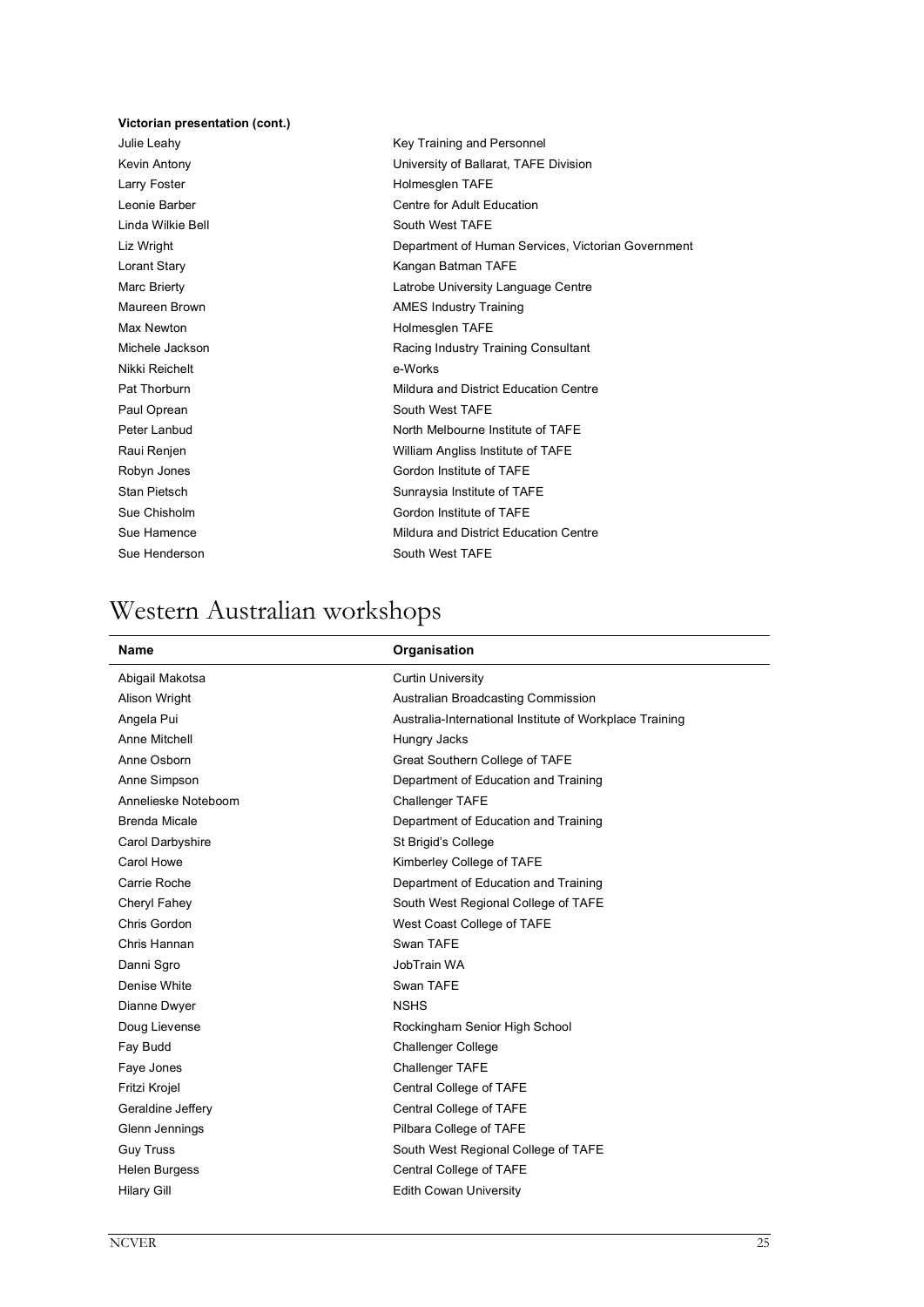#### **Western Australian workshops (cont.)**

Jackie Finnegan Swan TAFE Jane Lorrimar Challenger TAFE Janusz Zesdler Consultant Jayne Duncan Worklink Joe Kilbane **Swan TAFE** Karen Hackett Morley Training Kevin O'Connor Challenger TAFE Lynn Farrell **Swan TAFE** Maret Staron **TAFE NSW** Mark Burt Challenger TAFE Michael Dillon **RAAF** Michael Snadden Challenger TAFE Michele Campbell **Curtin University** Michelle Hoad Swan TAFE Paul Hayman Challenger College Robert Couzens **Challenger TAFE** Robert Petheridge TAC Sharee Hogg Sharee Hogg Swan TAFE Sonia Bunic **TAC** Sue Brand College of TAFE

Jane Worsley-Allott **South West Regional College of TAFE** Jenny Harwood **Department of Education and Training** John Fisher WA Academy of Performing Arts John Potter Central College of TAFE Jude Chalmers **Pilbara College of TAFE** Judy Williams **Albany Senior High School** Julie Wasu WA Academy of Performing Arts Kate Guthrie **Example 2018** Construction Department of Education and Training Kathy Pollard **CY O'Connor college of TAFE** Kay Gerard **Pilbara College of TAFE** Kim Grijiesch **International State JET Employment and Training** Lee Morton **Australian Trainers' Association WA** Liz Shilcock CY O'Connor College of TAFE Lyn McClellan WA College of Agriculture, Cunderdin Mairead Dempsey Assessment, Training & Research Consultancy Services Marty Sale **Marty Sale** Royal Life Saving Society of WA Merrilyn Wilson VET Policy, Department of Education and Training Michael Martin **State Martin State Mary's College, Broome** Mike Eastman Mike Eastman WA Academy of Performing Arts Neil Allen **Neil Allen** Pilbara College of TAFE P. Mercer CY O'Connor College of TAFE Pam Bettison Notre Dame University, Broome Peter Klifunis **Department of Education and Training** Peter McClew **CY O'Connor College of TAFE** Phil Jones **Maranatha Christian College** R. Closel Great Southern College of TAFE Rae Durham Central College of TAFE Rebecca Brown **Department of Education and Training** Robert Munce **Royal Life Saving Society of WA** Rod Jones **Next Coast College of TAFE** S. Cooper Central West College of TAFE Sandy Faber Notre Dame University, Broome Shauna Zani Department of Education and Training

26 Visions and options: A report on 5 forums introducing the research consortium on building VET provider capability